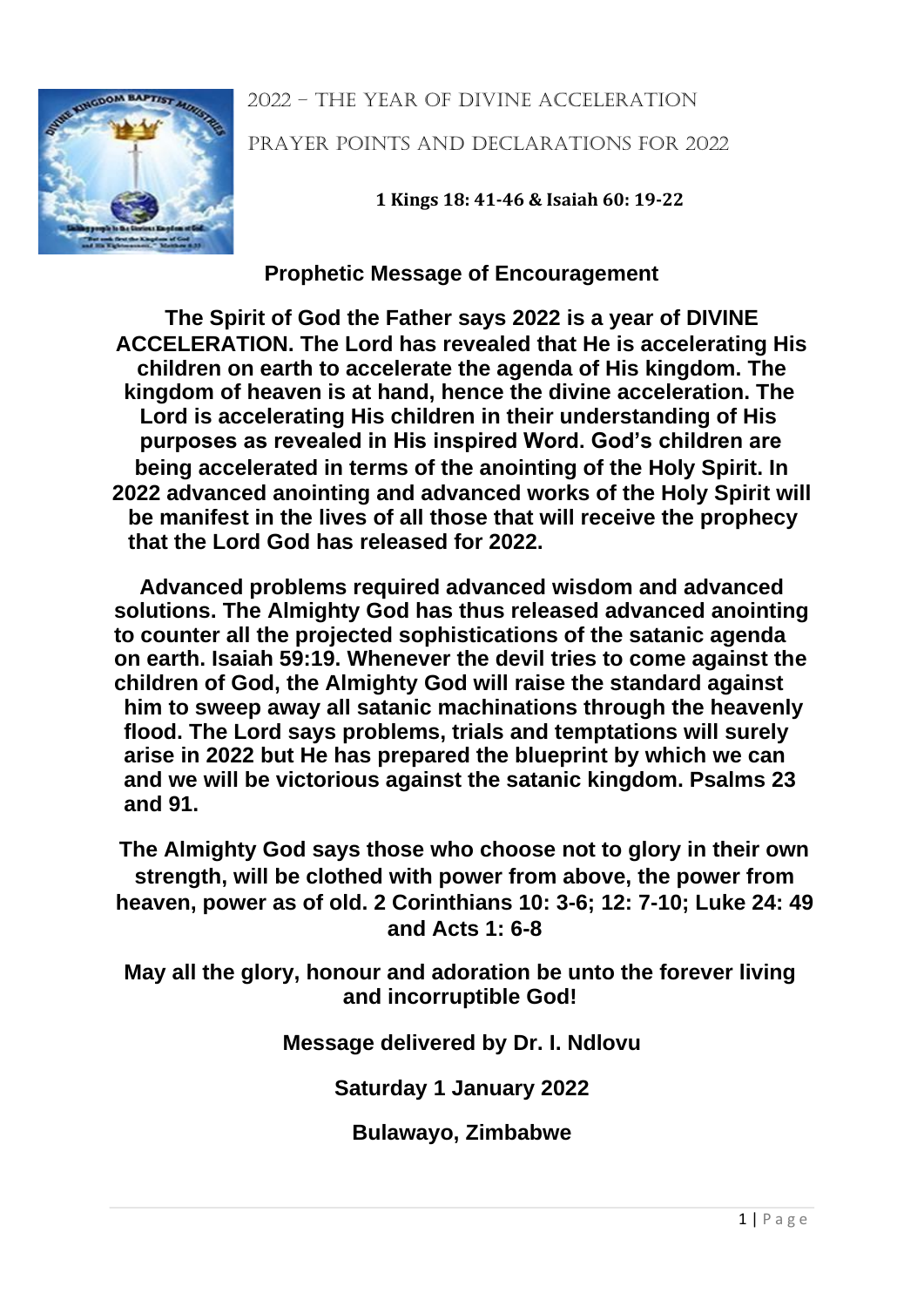### **Introduction**

- 1. By God's great power I declare 2021 to be buried in the mighty Name of Jesus.
- 2. I shall not be used as a sacrifice by satanic powers in the mighty name of the Lord Jesus.
- 3. Blood thirsty powers hear the word of the Lord, I command you to be destroyed in Jesus' mighty name (**Psalm 27 and Isaiah 59**).
- 4. Harvest shall meet harvest in my life in the Name of Jesus.
- 5. My Father by your ordained prophets lead me throughout 2022 and preserve me in 2022 in the holy name of the Lord Jesus (**Hosea 12 vs 13 and Amos 3: 7**).
- 6. My Father deliver me from every agenda of destiny impotence in the name of the Lord Jesus.
- 7. Oh Lord behold the spiritual threats of my hardened enemy and arise for my sake in the glorious name of our Lord Jesus Christ (**Acts 4 verses 23-31**)
- 8. In 2022 evil altars and evil strongholds shall bow before the children of God in the holy name of the Lord Jesus.
- 9. In 2022 favour shall meet favour in my life in the glorious name of the Lord Jesus.
- 10. I claim net-breaking breakthroughs, success, and material prosperity by the power vested in the name of the Lord Jesus Christ.
- 11. All my enemies who are plotting evil against me shall be destroyed/paralysed/rendered useless in the glorious name of King Jesus.
- 12. Oh God arise and let our enemies be scattered in the name of Jesus. Psalm 68: 1-3
- 13. Let the padlock from heaven silence my persecutors, name-callers, frenemies, and accusers in the wonder-working name of our Lord Jesus Christ.
- 14. Weapons brought by the enemies to the battle front shall back fire in the name of the Lord Jesus.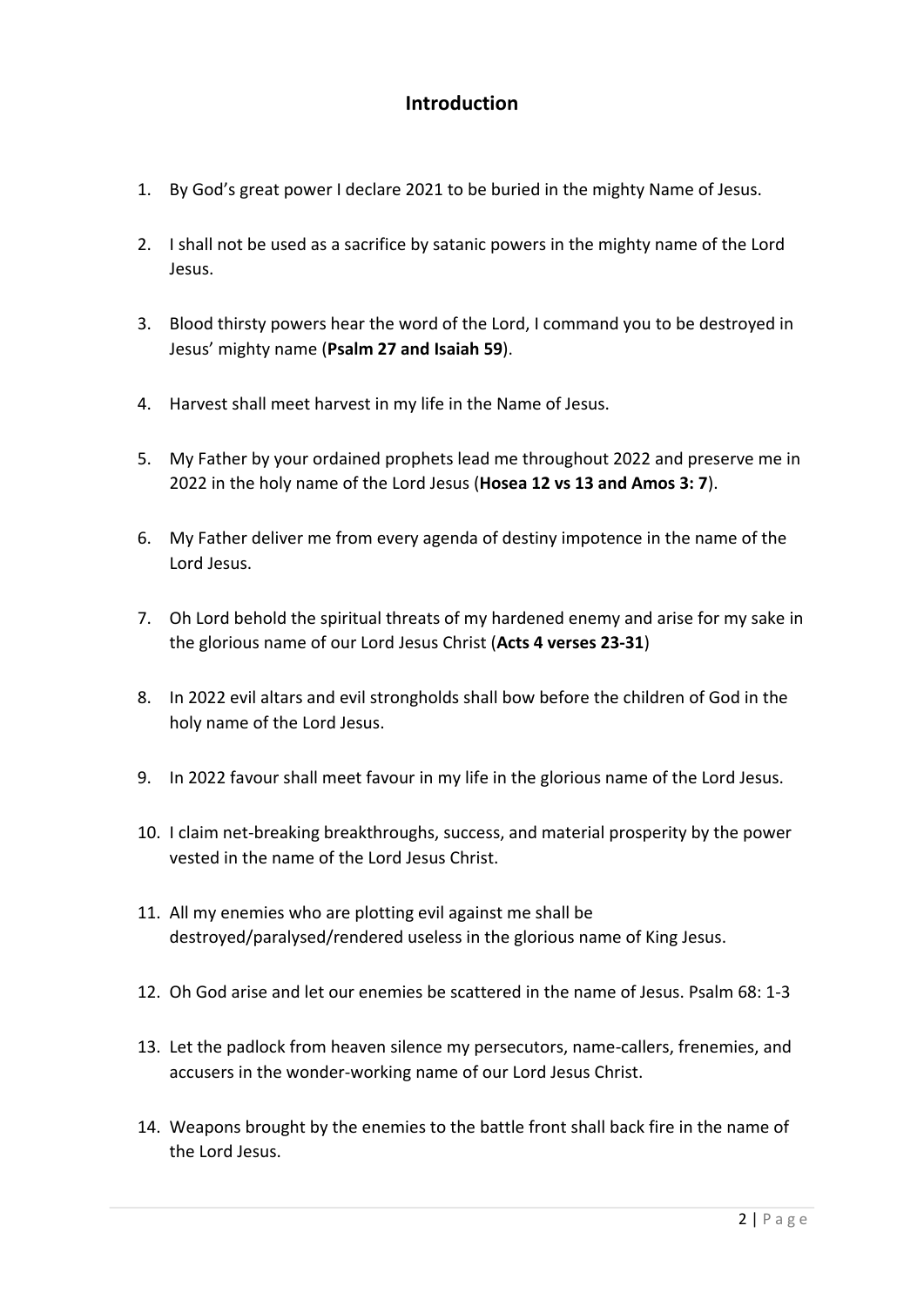- 15. Anger of the mother earth be silenced in the mighty name of the Lord Jesus. (**Geographical disaster be silenced**)
- 16. In 2022, help me Lord not to major in vanity in the name of Jesus.
- 17. The sun will not smite me by day nor the moon by night in the Name of Jesus.
- 18. My rest, my release and my restoration manifest by fire throughout 2022 in the name of Jesus.
- 19. The rebellious spirits and persons must dwell in dry lands in the name of the Lord Jesus.
- 20. Throughout 2022, the Almighty God will perfect ALL that concerns our lives in the name of Jesus.
- 21. Let the manifestation of the abundant grace of God appear in my life in the Name of Jesus. James 4: 6-7 and 1 Peter 5: 5-10. Amen
- 22. Our dear heavenly Father God raise us to a new level of grace in the mighty name of the Lord Jesus Christ.
- 23. We declare that throughout 2022 the anointing for profitable work is our portion in the glorious name of the Lord Jesus. We declare in Jesus' holy name that no one and nothing will deceive us throughout 2022. 1 John 2: 18-20; 26-27
- 24. We declare by faith in God, in Jesus' holy name that throughout 2022 our steps will be marked by an unparalleled and an unprecedented level of fresh grace and anointing from God.
- 25. We decree that all wickedness of the wicked has expired in the glorious name of the Lord Jesus Christ.
- 26. We declare by faith that God Almighty is releasing His answers upon our lives right now in Jesus' mighty name.
- 27. This is another year of Psalms 20, 23, 27, 34, 91 and 145. (**memorize and personalize them regularly**)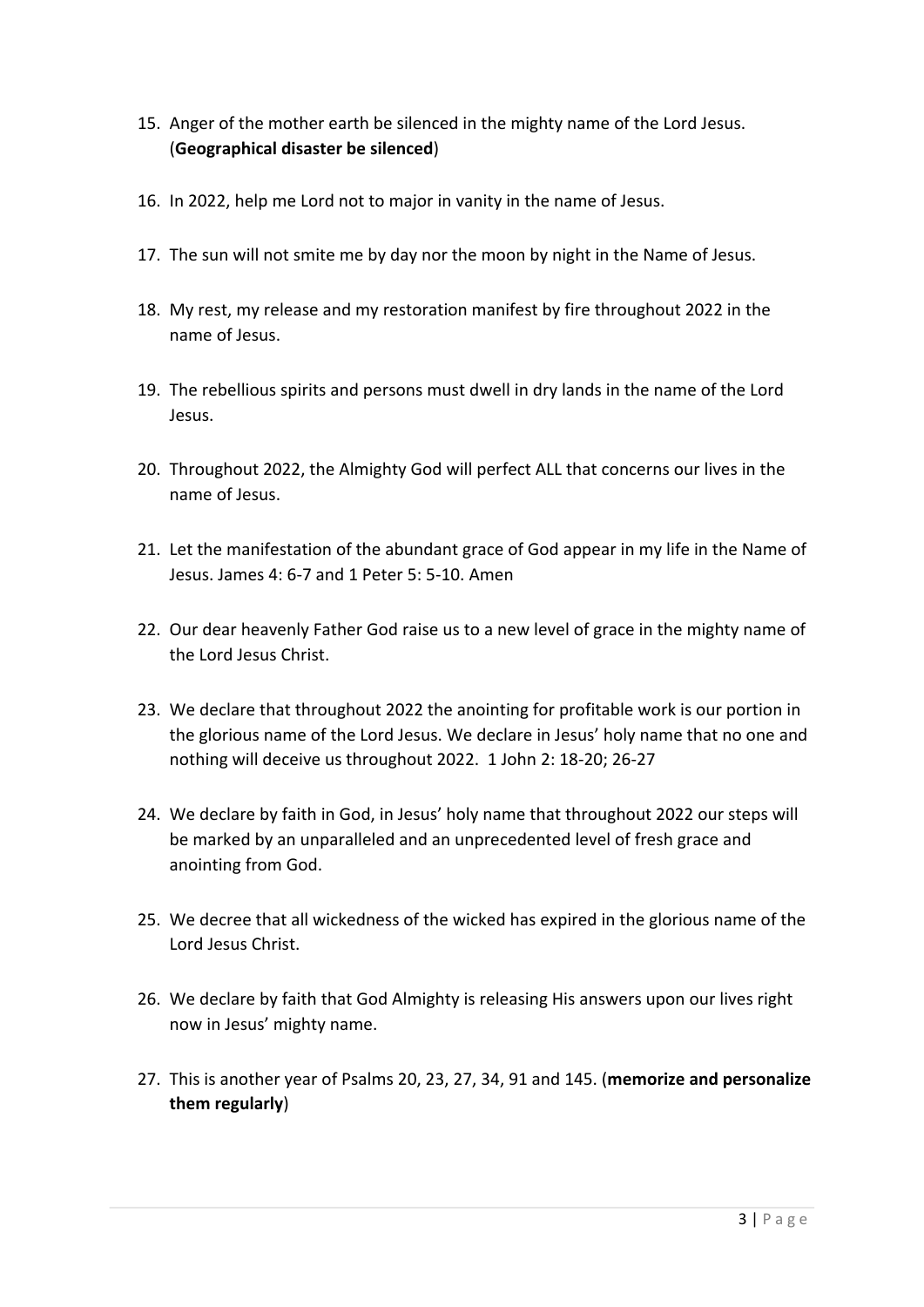- 28. My body hear the word of the Lord, reject infirmity(ies), disease, or sickness in the miracle-working name of the Lord Jesus Christ.
- 29. We declare in Jesus' mighty name that famine and barrenness of the soul are not our portion throughout 2022.
- 30. Praise Revival. (**Spend 20 minutes on praise and worship daily**). You may play gospel music during this interval to celebrate the goodness, love, care, mercy, and longsuffering our dear heavenly Father God.
- 31. Laziness and procrastination must die in the name of Jesus. In 2022, no project, no book, no programme, no degree, no diploma, no marriage, no business venture and no ministry shall be delayed any more in Jesus' gracious name. We decree divine acceleration in all areas of our lives in Jesus' mighty name. Amen
- 32. We declare heavenly justice against the abusers of children and other vulnerable people in society in any form, religion or system in Jesus' mighty name. Amen.
- 33. Let the resurrection power of the blood of Jesus Christ over- shadow and surround me/us this year (2022) in the Name of Jesus.
- 34. Let the 22<sup>nd</sup> year of the 21<sup>st</sup> century mark the beginning of great things in my life, family, career and ministry in Jesus' mighty name.
- 35. The enemy won't contest with my voice this year (2022) because he lost the power to contest against me at Calvary in Jesus' name. Colossians 2: 11-17
- 36. The sun [or heavenly channel of spiritual light] of my life shall not listen to the voice of witchcraft in the mighty name of Jesus.
- 37. God shall make the right people to help me at the right time at the right place in the name of Jesus. Destiny helpers will come my way throughout 2022 in Jesus' glorious name.
- 38. Lord God Almighty pass through the land of Zimbabwe **[substitute with the name of whatever country you are resident at]** in violent anger and destroy the wicked institutions, altars, and powers which have made covenants with the evil to destroy people's lives in Jesus' holy name. Amen.
- 39. The period of mercy, indifference, and leniency towards wicked institutions in this nation is over in the name of the Lord Jesus Christ. (**TAKE NOTE OF THIS)**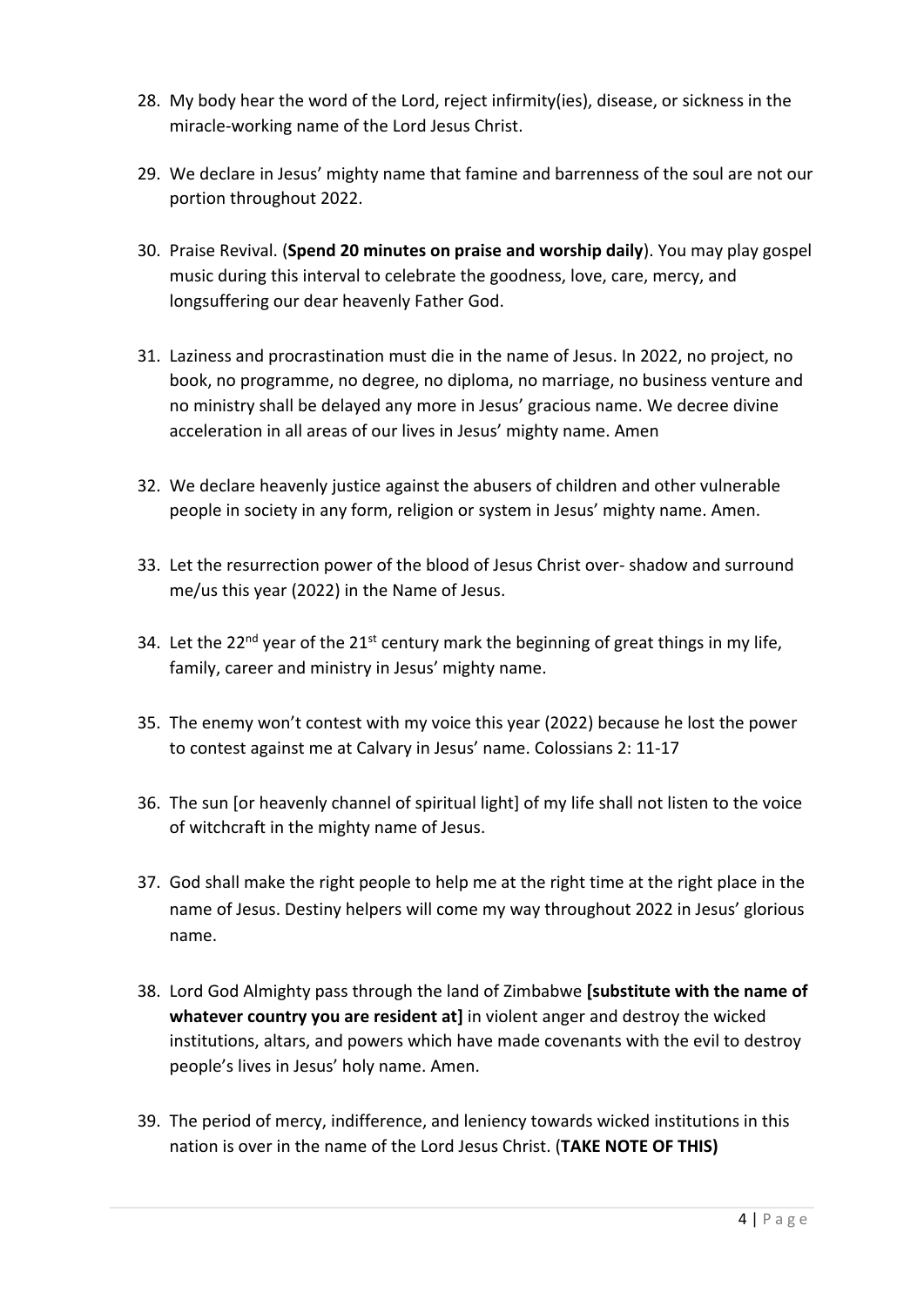- 40. Oh God arise and judge every proud and arrogant leader this year in the name of Jesus.
- 41. Lord God of heaven if I have to pass through the water and flood physically or spiritually, they shall not overflow me in the Name of Jesus. Isaiah 43: 1-3.
- 42. Almighty God, we declare in humility and by faith that we belong to the Lord Jesus Christ. Nothing will snatch us out His hand because nothing/no one can snatch us out of Your hand. John 10: 27-30.
- 43. We declare by faith in Christ Jesus that we are partakers of heavenly glory. 2 Corinthians 4: 16-28 and Romans 8: 18-28; 31-34.
- 44. There are **15 Ds** to stand against and pray against this year. The 15 Ds are listed below; 1, Deceit; 2, Delay; 3, Defilement; 4, Despair; 5, Disobedience; 6, Disbelief/Unbelief; 7, Distraction; 8, Dishonest; 9, Disappointment; 10, Discouragement; 11, Discord; 12, Doubt; 13, Double-mindedness; 14, Deadness; 15, Dullness; 16, Destruction.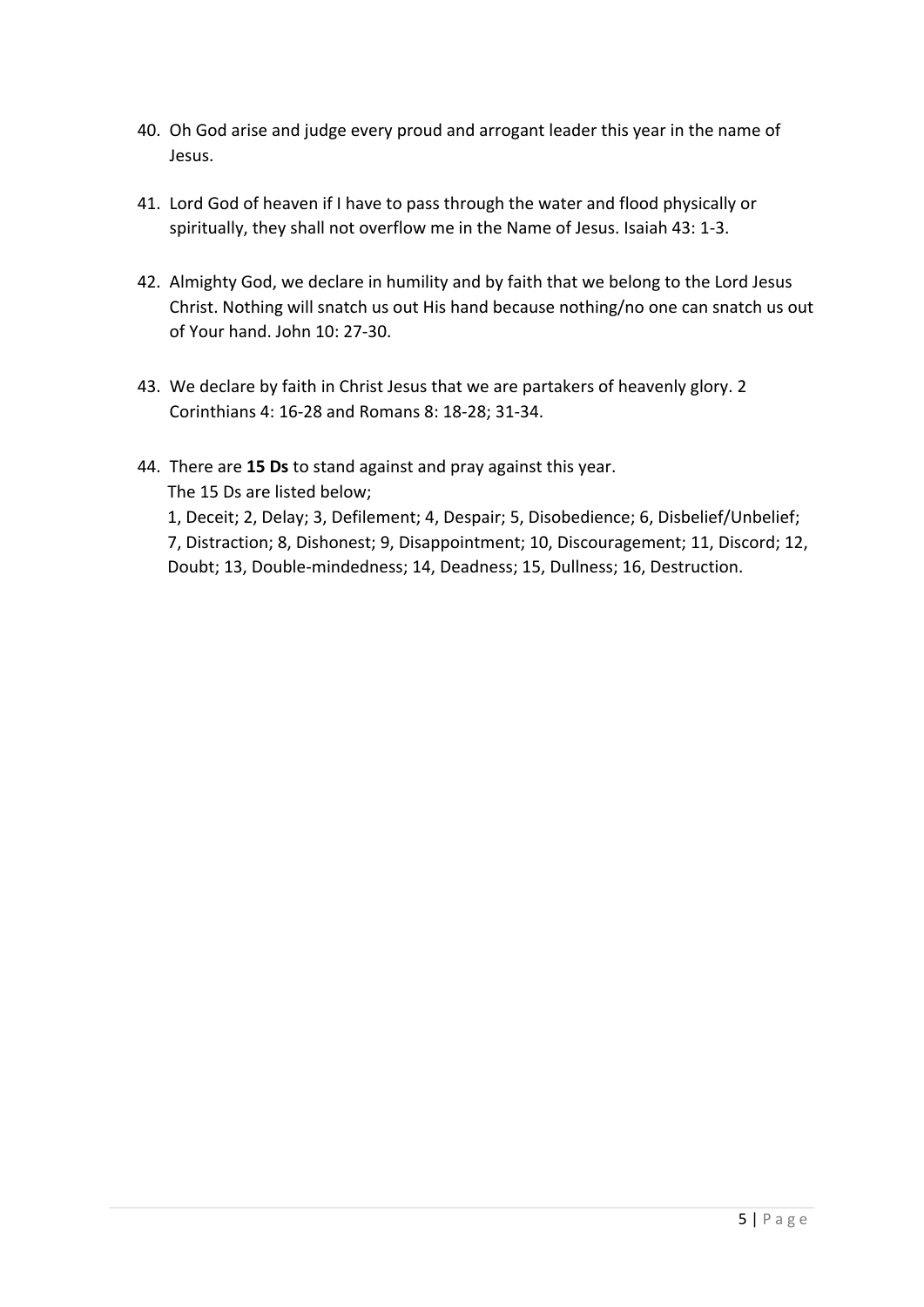#### **DAY 1 – SATURDAY 1 JANUARY 2022**

### **REPENTANCE – 2 CHRONICLES 7: 12-14 and Matthew 6: 12, 14, 15.**

- *1. Lord, I repent of my involvement with this........ group (mention the name).*
- *2. I ask for your forgiveness. Please wash me clean with the blood of Jesus Christ.*
- *3. Holy Spirit, please help me never to go back to my own vomit.*
- *4. I hereby renounce my association with this..... group in Jesus' name (mention the name).*
- *5. I reject all the properties of this evil group in my possession and I command the fire of God to burn them to ashes in Jesus' name.*
- *6. I bind all the spirits, powers, entities, strongholds associated with this group and I cast them out of my life forever by the power in the blood of Jesus Christ. In Jesus' name I command these powers to loose their hold upon my life right now. I cancel every evil claim of ownership upon my life in Jesus Christ name.*
- *7. I silence every evil voice speaking against my life from the camp of the wicked by the power in the blood of Jesus.*
- *8. I appropriate the blood of Jesus to cleanse me from every consequence of my involvement in \_\_\_*
- *9. I renounce every coffin spirit, spirit of false martyrdom, assault, rape, gang attacks in the name of Jesus.*
- *10. I renounce and reject occult signs, symbols and jewellery in the name of Jesus Christ.*
- *11. I renounce all curses on my eyes, stomach/womb, body, hands, legs, in Jesus' name.*
- *12. Thank You LORD for answering my prayers.*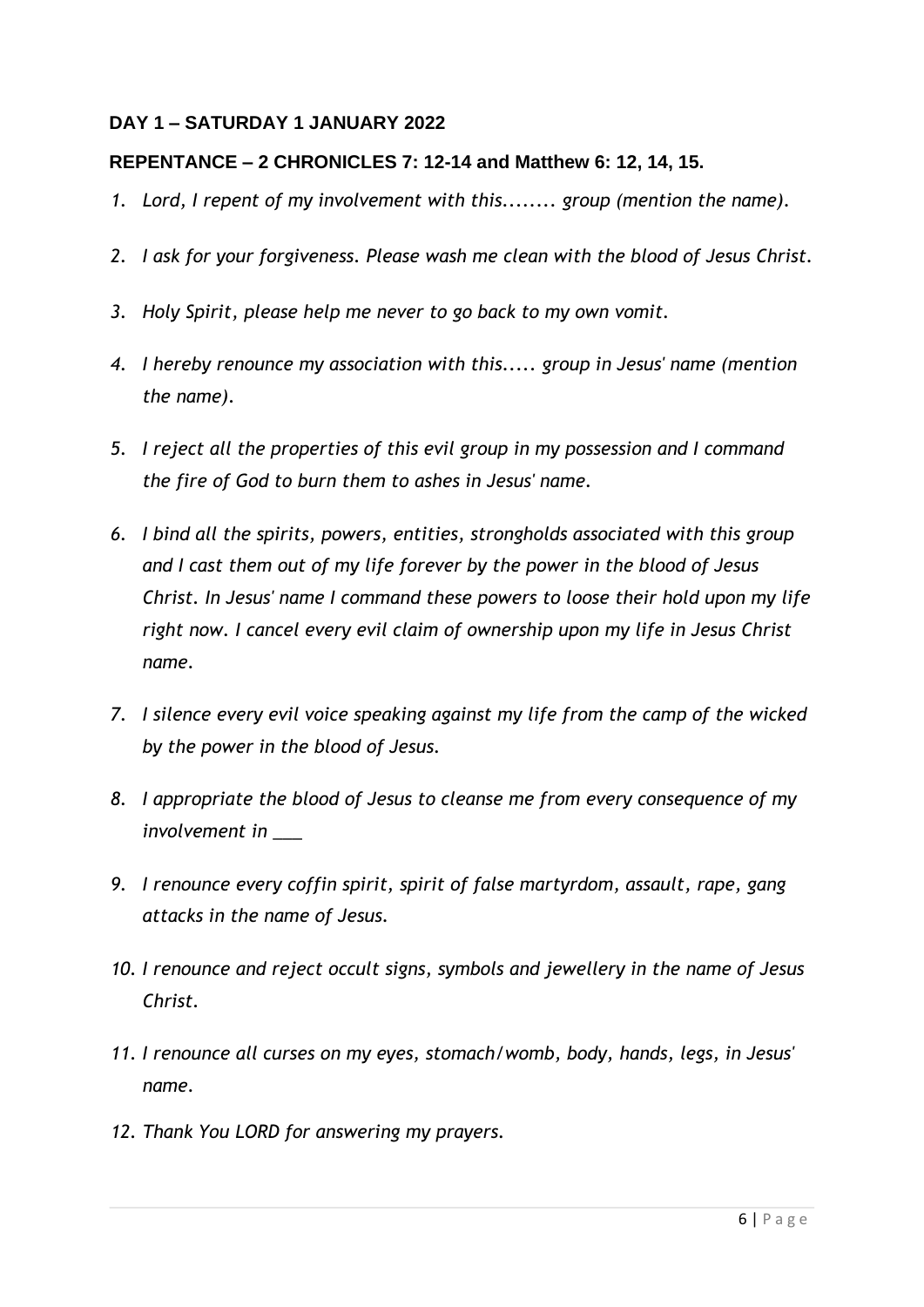# **New Year's Eve: A Day of Thanksgiving & Praise**

Take a moment to praise and worship the LORD. You may play a worship song or songs to occupy this slot.

Start by singing praises to the Lord and worshiping Him for a long time…

*After that begin to pray like this … with a loud voice:*

- 1. From today, whatever I do in word or deed, I do all in the name of the Lord Jesus, giving thanks to God and the Father by him. (Colossians 3:17)
- 2. I join the heavenly hosts to say: "We give thanks to you, Lord God Almighty, the One who is and who was, because you have taken your great power and have begun to reign. (Revelation 11:17)
- 3. I give thanks always for all things to God and the Father in the name of our Lord Jesus Christ (Ephesians 5:20)
- 4. I add my voice whenever the living beings give glory and honour and thanks to the one sitting on the throne, the One who lives forever and ever (Rev 4:9).
- 5. In everything I give thanks: for this is the will of God in Christ Jesus concerning me (1 Thessalonians 5:18).
- 6. I give thanks to the Father, who has qualified me to share in the inheritance of the saints in Light. (Colossians 1:12)
- 7. I give thanks to the LORD, for he is good: for his mercy endures forever. (Psalm 107:1)
- 8. I give thanks to the LORD and proclaim his greatness; the whole world must hear what he has done. (Psalm 105:1)
- 9. I give thanks to the God of heaven, for his steadfast love endures forever. (Psalm 136:26)
- 10. Save us, O God our Saviour; gather us and deliver us from the nations, that we may give thanks to your holy name, that we may glory in your praise." (1 Chronicles 16:35)
- 11. I arise to give thanks to you because of your righteous judgments. (Psalm 119:62)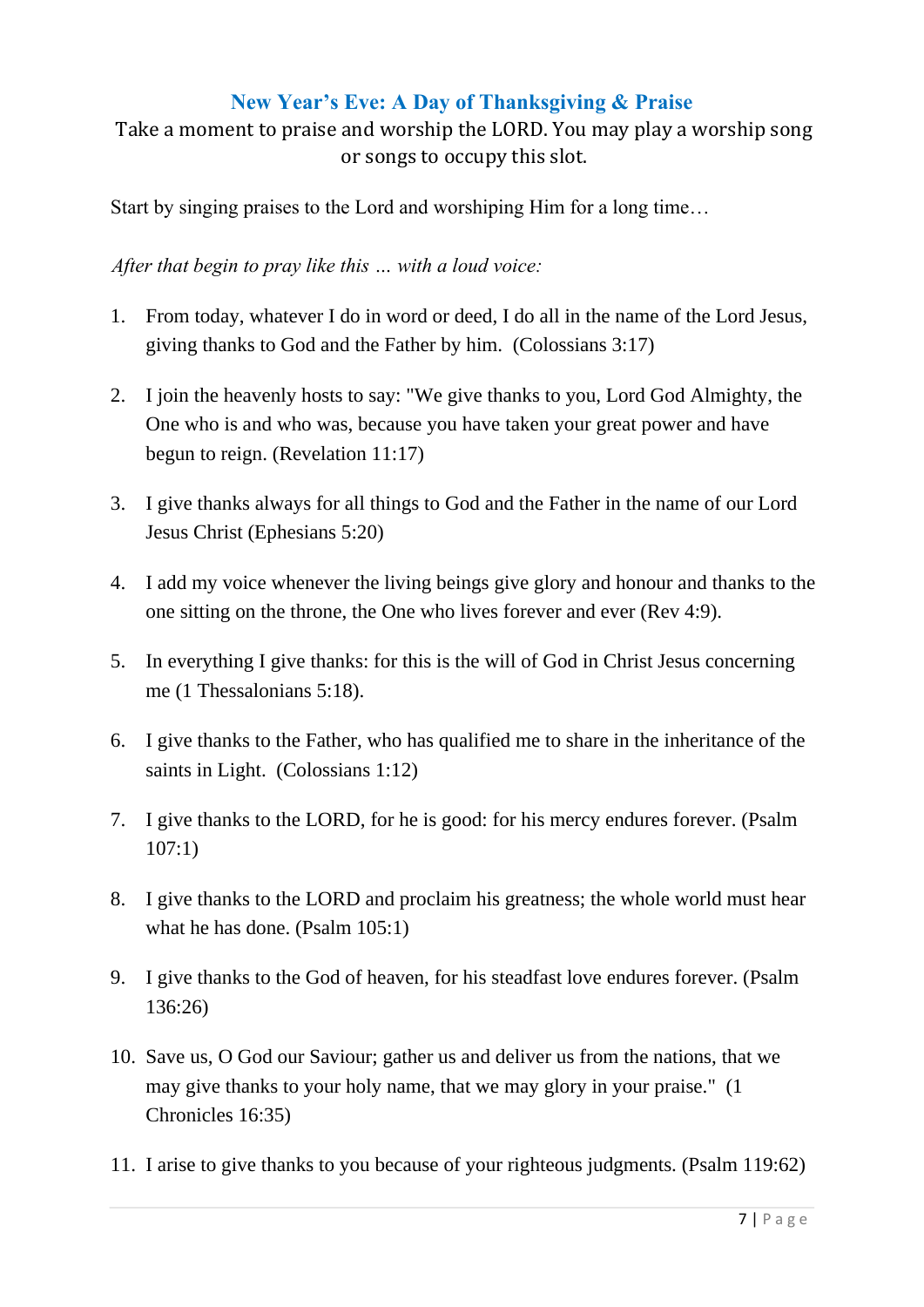- 12. I enter His gates with thanksgiving and His courts with praise, blessed be your holy name. (Psalm 100:4)
- 13. You are my God, and I give thanks to you; my God, I honour you highly. (Psalm 118:28)
- 14. In the day of my deliverance, I will say: "Give thanks to the LORD, call upon his name, make known his deeds among the peoples, and proclaim that his name is exalted." (Isaiah 12:4)
- 15. Open to me the gates of righteousness; I shall enter through them; I shall give thanks to the LORD. (Psalm 118:19)
- 16. I thank you for answering my prayer and giving me victory! (Psalm 118:21)
- 17. But we your people, the sheep of your pasture, will give thanks to you forever; from generation to generation, we will recount your praise. (Psalm 79:13)
- 18. With my mouth I will give thanks abundantly to the LORD; and in the midst of many I will praise Him. (Psalm 109:30)
- 19. "I will praise you, O LORD. Although you were angry with me, your anger has turned away and you have comforted me. (Isaiah 12:1)
- 20. I will give thanks to You, for I am fearfully and wonderfully made; Wonderful are Your works, and my soul knows it very well. (Psalm 139:14)
- 21. To you, O God of Abraham, Isaac and Jacob, I give thanks and praise, for you have given me wisdom and might, and have now made known to me what we asked of you, for you have made known to us the king's matter." (Dan 2:23)
- 22. I thank Christ Jesus our Lord, who has given me strength, that he considered me faithful, appointing me to his service. (1 Timothy 1:12)
- 23. The LORD lives! Thanks be to my rock! May God, the rock of my salvation, be glorified. (2 Samuel 22:47)
- 24. I give thanks always for all things to God the Father through our Lord Jesus Christ. (Ephesians 5:20)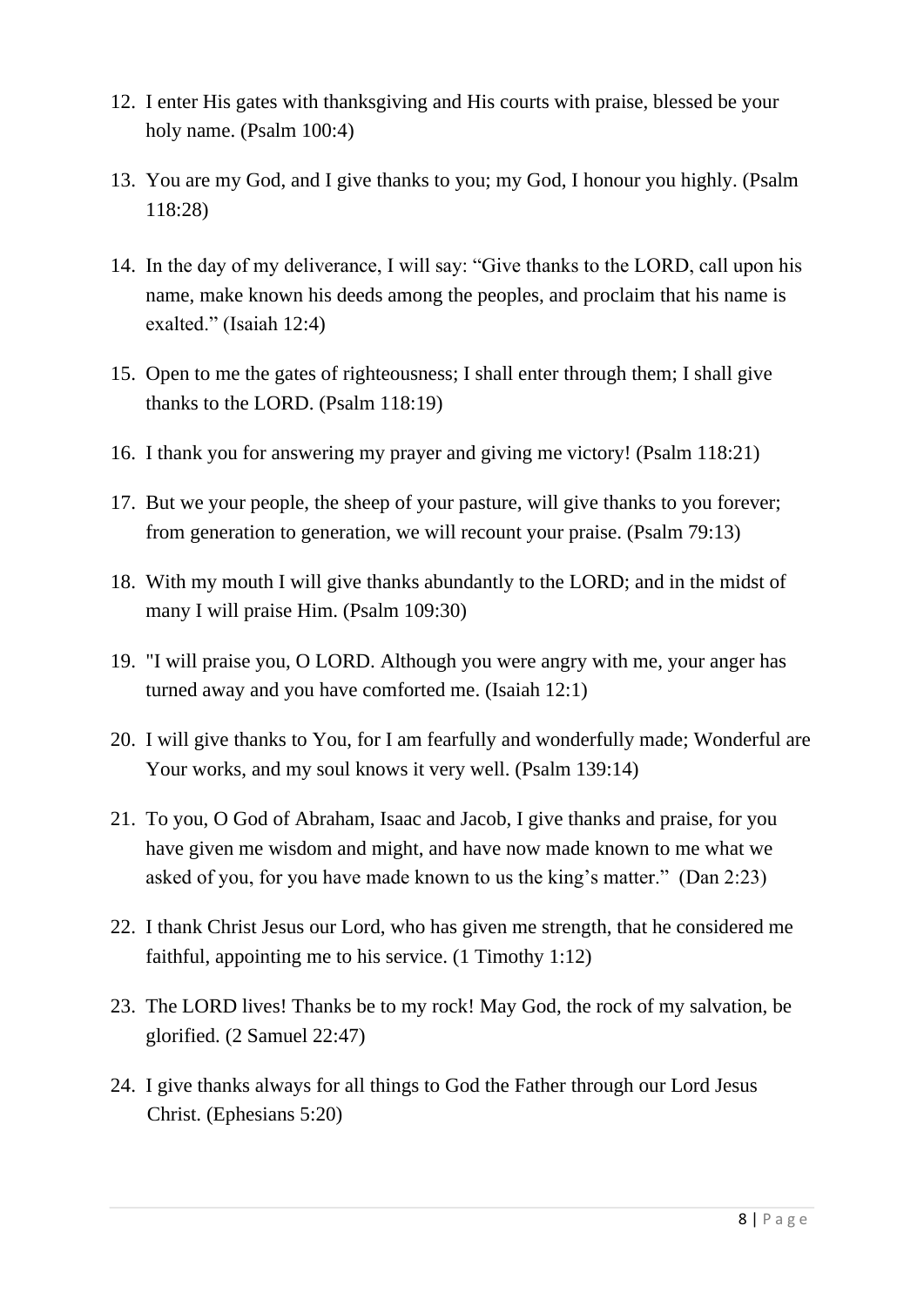25. God, the God of Israel, is awe-inspiring in his holy place. He gives strength and power to his people. Thanks be to God! (Psalm 68:35)

### **PLEASE SPEND QUALITY TIME TO WORSHIP THE LORD**

**New Year :Saturday 1 January 2022**

*Scripture Portions:* 

*Psalm 102:2* 

*Hide not thy face from me in the day when I am in trouble; incline thine ear unto me: in the day when I call, answer me speedily.* 

*Also read Psalm 20*

# **Today's Prayers Will Be In 4 Sessions:**

*Today is the day to declare the goodness of God the Father throughout 2022.*

# **Session ONE: During the Day**

 You will go before the LORD today and explain to Him why you are going on this prayer-fasting journey.

He says in Isaiah 41:21:

*"Present your case," says the Lord. "Set forth your arguments," says the King of Jacob.* 

Also read Isaiah 43: 25, 26.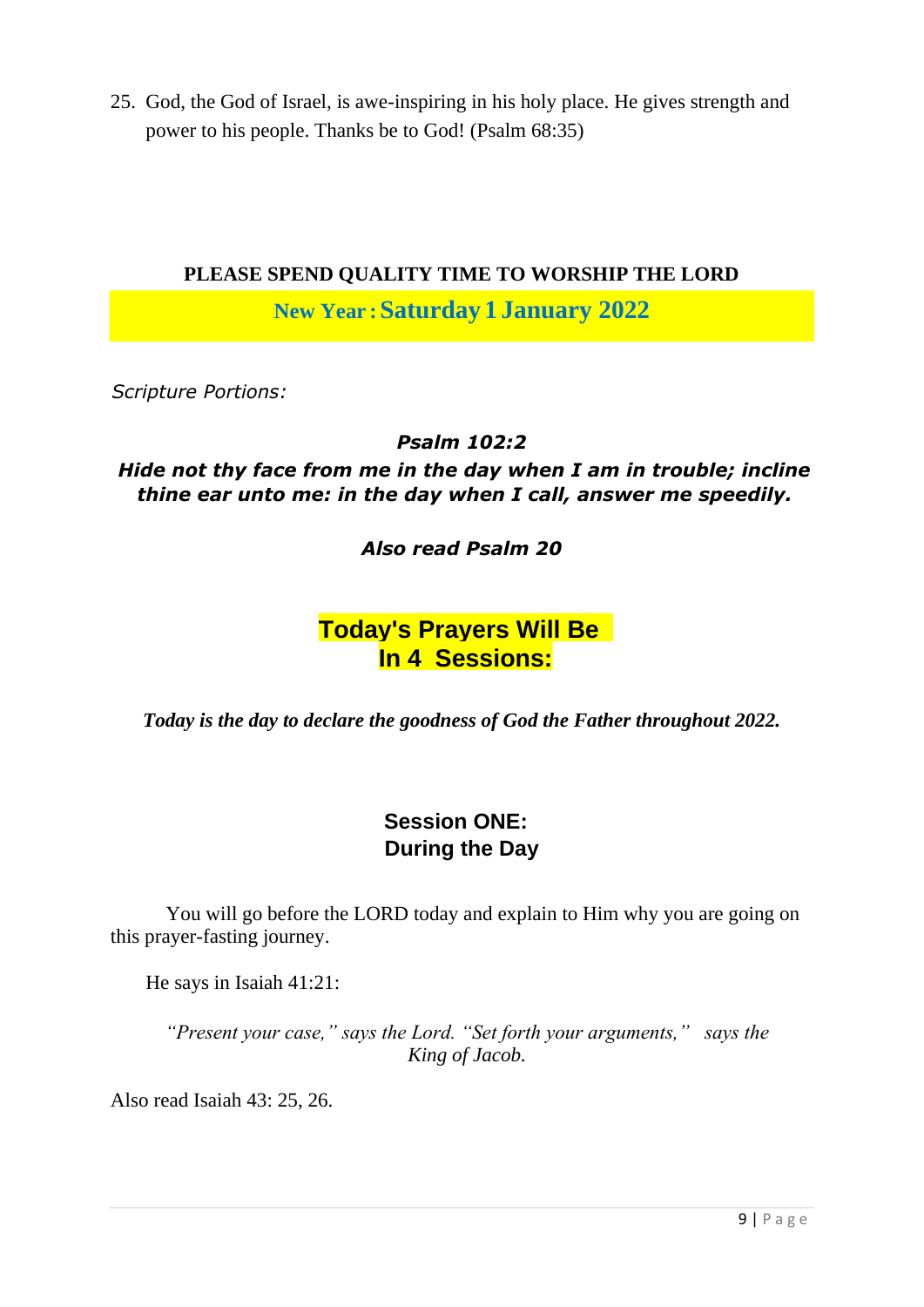# **SESSION TWO** *Saturday 1 January 2022 (12:30AM – 1:15AM)*

- *1. Every evil cry of ancestral spirits or idols against my destiny, be silenced now by the blood of Jesus.*
- *2. satanic accusation against me at the gate of my father's house, be cancelled by the power in the blood of Jesus.*
- *3. Any contrary power demanding worship or sacrifice from me, I present to you the Cross of Christ and the Blood of Jesus.*
- *4. Every problem with long tail afflicting my life, be consumed by the fire of God in the mighty name of Jesus.*
- *5. satanic evidence tendered by wicked spirits against my life, be rendered null and void by the blood of Jesus.*
- *6. All my blessings that have been captured and transferred by familiar spirits in 2021, be released to me now in the name of Jesus Christ.*
- *7. All my blessings that have been captured and transferred by ancestral strongmen and women in 2021, be released now by fire in the name of Jesus.*
- *8. All my blessings that have been captured and transferred by satanic horsemen at the gate, be released now by fire in the name of Jesus.*
- *9. All my blessings that have been captured and buried by "frenemies", be released now by fire in the name of Jesus. (NOTE: frenemies are enemies masquerading as friends).*
- *10. All sicknesses and infirmities planted in my life in 2021, be uprooted now, go back to your sender in the name of Jesus.*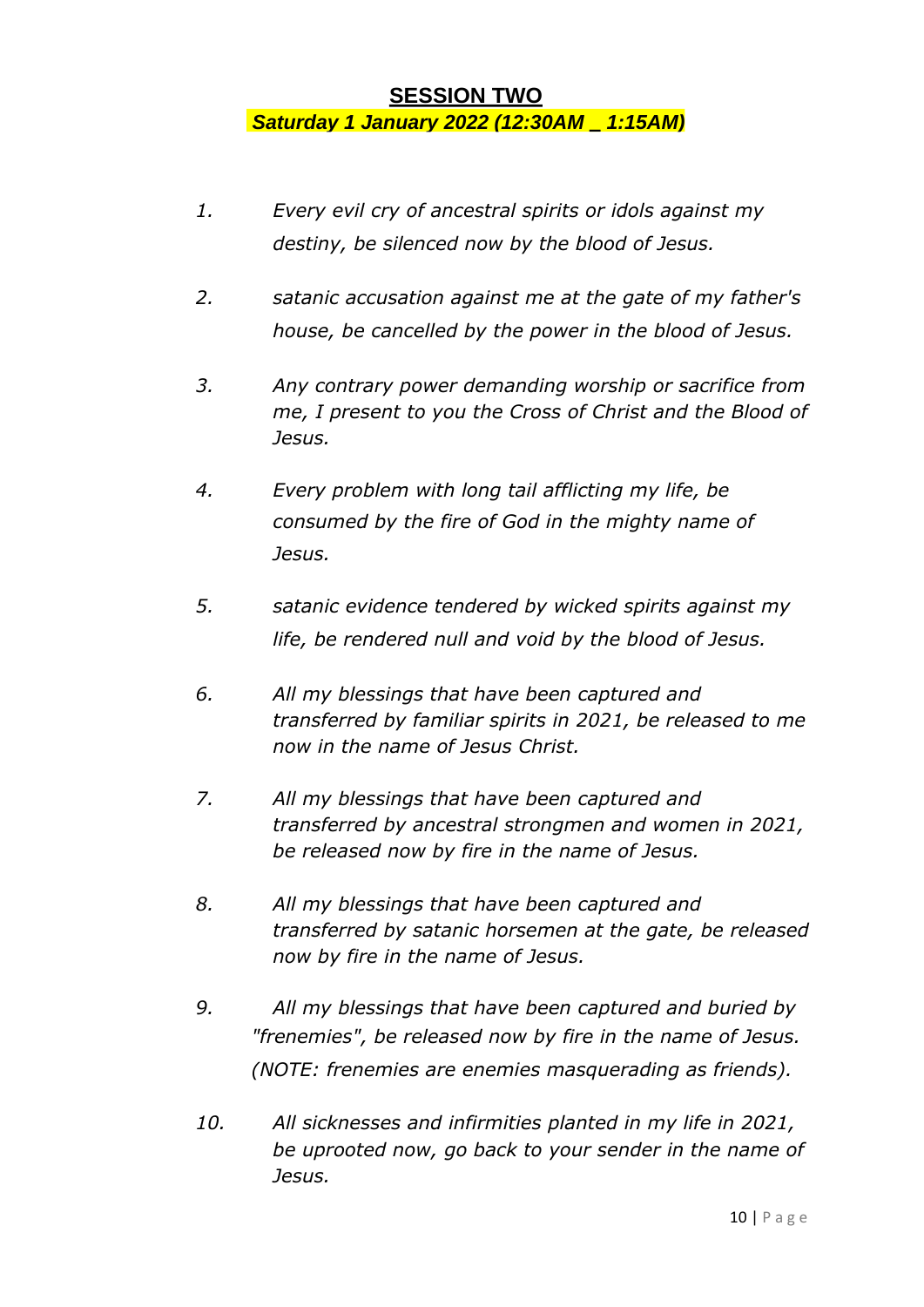- *11. Every owner of evil load in 2021, carry your load by fire in the name of Jesus.*
- *12. Thank You LORD for answering my prayers.*

# **SESSION THREE**

### *Saturday 1 January 2022 [early morning]*

**Confession: Psalm 24:7-10** 

*"Lift up your head, O ye gates; and be ye lift up, ye everlasting doors; and the King of glory shall come in. Who is this King of glory? The LORD strong and mighty, the LORD mighty in battle. Lift up your heads, O ye gates; even lift them up, ye everlasting doors; and the King of glory shall come in. Who is this King of glory? The LORD of hosts, he is the King of glory."* 

- *1. Let the doors and gates of 2022 remain open for me now in the mighty name of Jesus (at least 5 minutes please).*
- *2. (With your hand pointed to the heavens declare:) you my heavens in 2022, shall remain open in the name of Jesus*
- *3. The womb of 20222 is open and will release my divine benefits now in the name of Jesus*
- *4. My divine helpers for 2022 are released to locate me right now in the name of Jesus*
- *5. All my assigned helpers for 2022, both human and angelic, have received the word of the Lord to locate me now in the name of Jesus.*
- *6. This year I appoint all my spiritual enemies to the sword, to captivity, to famine, and death in the name of Jesus.*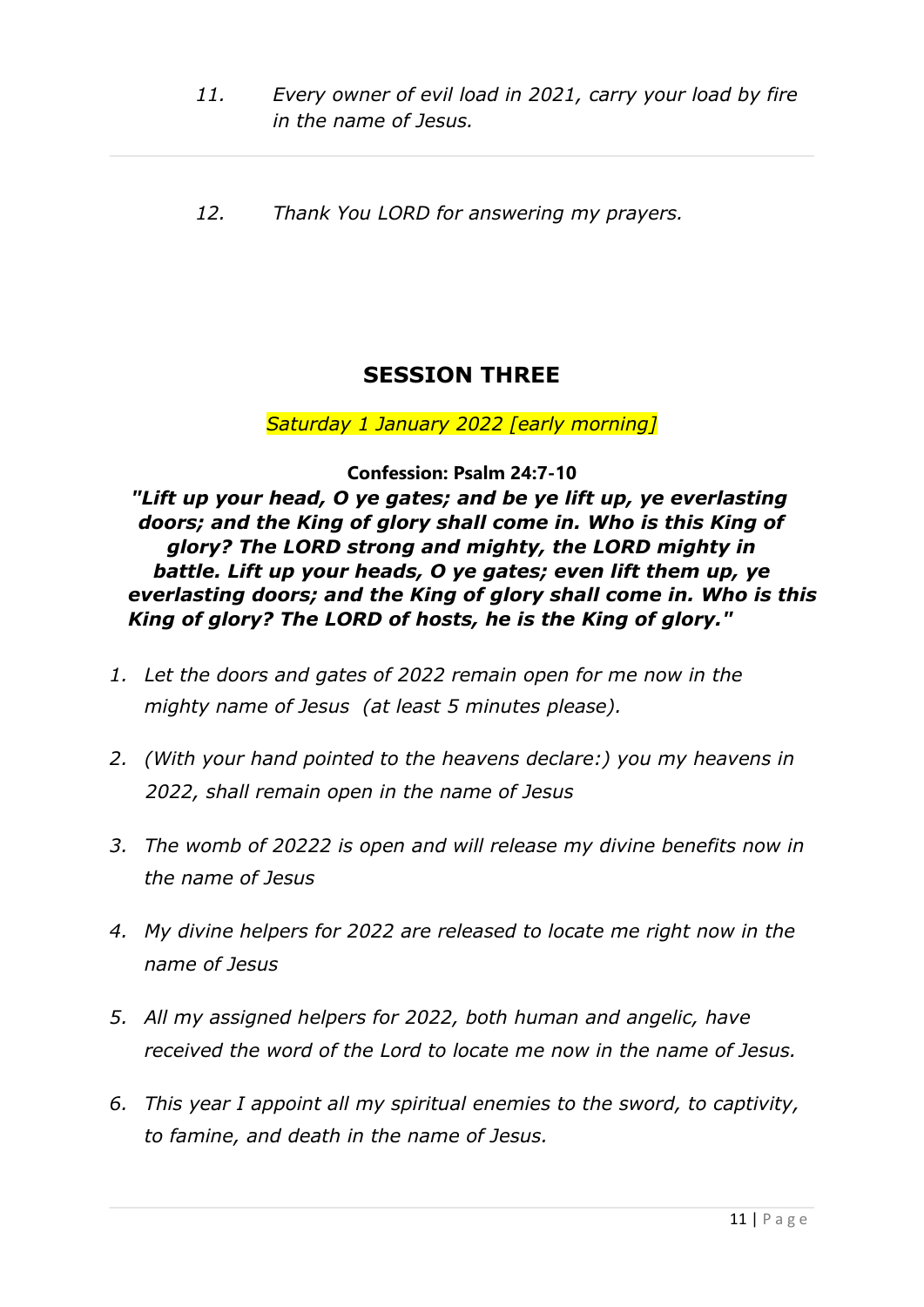- *7. Throughout 2022, the heavens shall declare the glory of God over my life in the name of Jesus.*
- *8. In this year 2022, the sun, moon and stars shall cooperate with my divine destiny in the name of Jesus.*
- *9. O God of signs and wonders overshadow my life with signs and wonders this New Year in the name of Jesus.*
- *10 (This is a 21-fold prayer … meaning you shout it at the top of your voice 21 thunderous times, with both hands lifted up, if you can.)*

# *O Spirit and Power of resurrection, fall afresh upon my life in the name of Jesus*

- *11. Holy Spirit, activate my spiritual womb for divine conception in Jesus name*
- *12. Holy Spirit, activate my spiritual wings to fly like an eagle in Jesus name*
- *13. Holy Spirit, activate my hands to prosper this year in Jesus' name.*
- *14. Holy Spirit, activate my feet to possess the land in the name of Jesus.*
- *15. Holy Spirit, activate my eyes to see the glory of God*
- *16. Holy Spirit, activate my ears to hear in the spirit.*
- *17. Holy Spirit, activate my heart to receive wisdom and understanding in Jesus' name.*
- *18. Holy Spirit, activate my soul to receive divine knowledge in Jesus' name.*
- *19. Holy Spirit, activate my mouth to prophesy with fire in Jesus name.*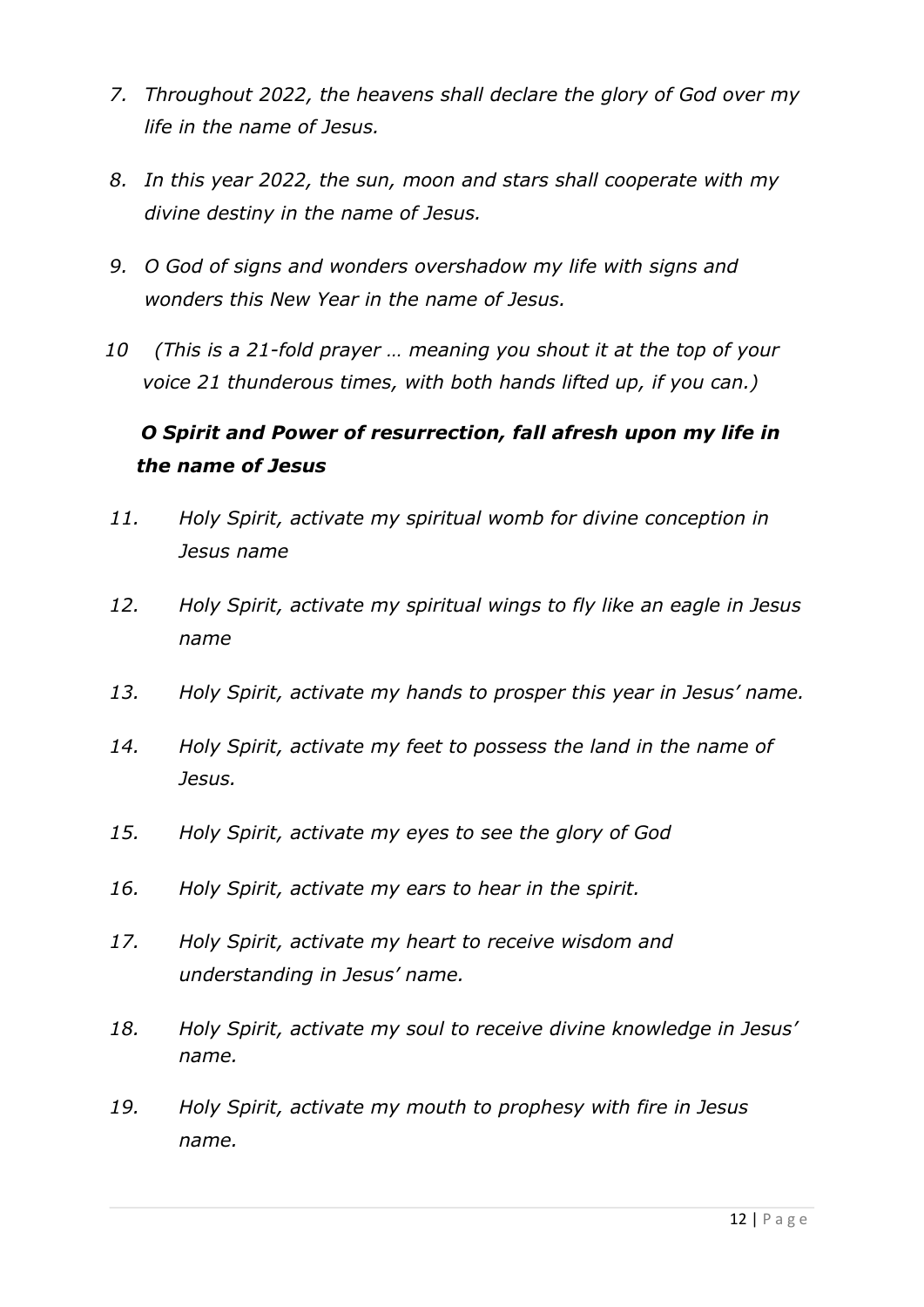- *20. Holy Spirit, activate my body for divine healing in Jesus' name.*
- *21. Holy Spirit, activate my hands to war and my fingers to fight in Jesus' name.*
- *22. Holy Spirit, activate my body, soul and spirit for revival in Jesus' name.*
- *23. My prayer altar, be activated with power for signs and wonders in Jesus' name.*
- *24. You my life, be activated by the fire of the Holy Ghost in Jesus' name.*
- *25. Lord I thank you for your answers to my prayers.*

# **SESSION FOUR**

### *Saturday 1 January 2022 (morning)*

- *1. Re-dedicate yourself to the Lord for the New Year*
- *2. Anoint yourself, your academic certificates, wedding certificate or gown, business documents, check books, your home, and anything you want to receive speedy divine acceleration in 2015…*
	- *… using the Scripture in James 5:14-15; then forcefully and loudly speak the blessings of Deuteronomy 28: 1-14 on yourself and your family. (Please do this with holy passion.)*
- *3. Praise and thank the Lord for as long as you can.*
- *4. Now is the time to pray for your friends, family, Church, Ministry, your nation ... and those that the Holy Spirit brings to your heart.*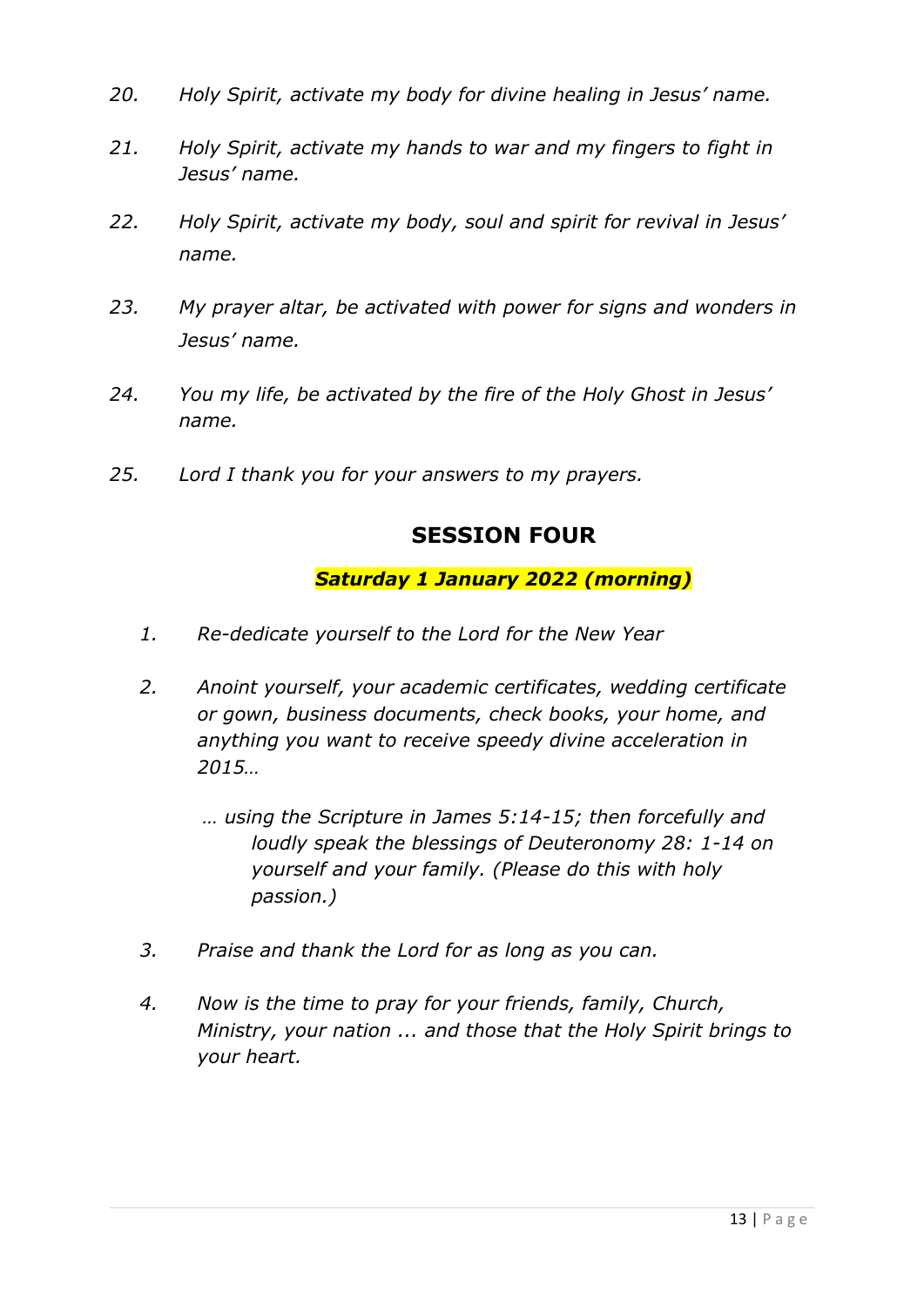# **DAY 1 of Fasting & Prayer - Sunday 2 January 2022**

# **Scripture Ingredient: Deuteronomy 33:27** *The eternal God is thy refuge, and underneath are the everlasting arms: and He shall thrust out the enemy from before thee, and shall say, destroy them.*

- *1. I eject every unprofitable tenant from my life by fire in the name of Jesus.*
- *2. You spirit of slavery, loose your hold over my life and die in the name of Jesus.*
- *3. Thou goliath of my father's house, your time is up, die in the name of Jesus.*
- *4. Thou goliath of my mother's house, your time is up, die in the name of Jesus.*
- *5. O God of new beginnings, begin a new thing in my life this year in Jesus' name.*
- *6. I break the yokes of every territorial bondage over my life in the name of Jesus.*
- *7. Thou power of resurrection, fall afresh upon me now in the mighty name of Jesus.*
- *8. Designers of grave clothes, carry your evil load and die in the name of Jesus.*
- *9. Every locust spirit anointed to eat my harvest this year, be roasted by fire in the name of Jesus.*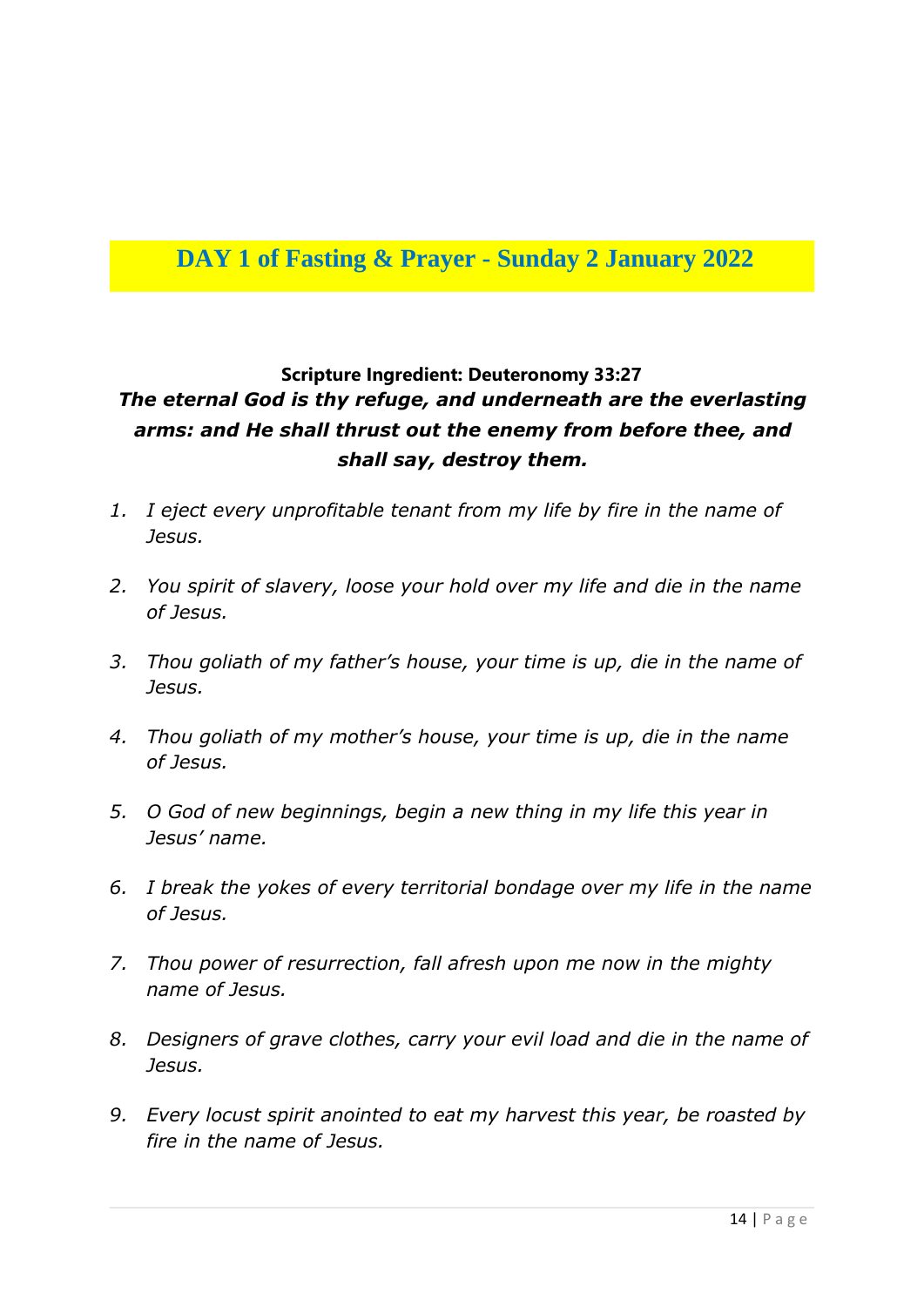- *10. Powers from my place of birth, your weapons shall not prosper in Jesus' name.*
- *11. Anyone drawing power from the heavenlies against me, die in your iniquity in Jesus' name.*
- *12. Every enchantment and divination against my head, fall down and perish in the name of Jesus.*
- *13. O God arise and put my enemies to shame in Jesus' name.*
- *14. I refuse to be a wandering star; thou star of my destiny arise and shine in Jesus' name.*
- *15. Lord, I thank you for answering my prayers*

**DAY 2 of Fasting & Prayer – Monday 3 January 2022**

#### **Scripture Ingredient: 1 John 3 v 8b**

# *For this purpose the Son of God was manifested, that He might destroy the works of the devil.*

- *1. Almighty God, deliver me from profitless hard labour throughout 2022 in Jesus' name.*
- *2. I refuse to gamble with my destiny – I command all destiny killers to die by fire in the name of the Lord Jesus.*
- *3. O God arise and disgrace the fowlers and hunters of my life's destiny in Jesus' name.*
- *4. I curse, I rebuke, I prophesy against every embargo placed on way of progress in Jesus' name.*
- *5. I declare that the heavens are open above me this year in the gracious name of the Lord Jesus.*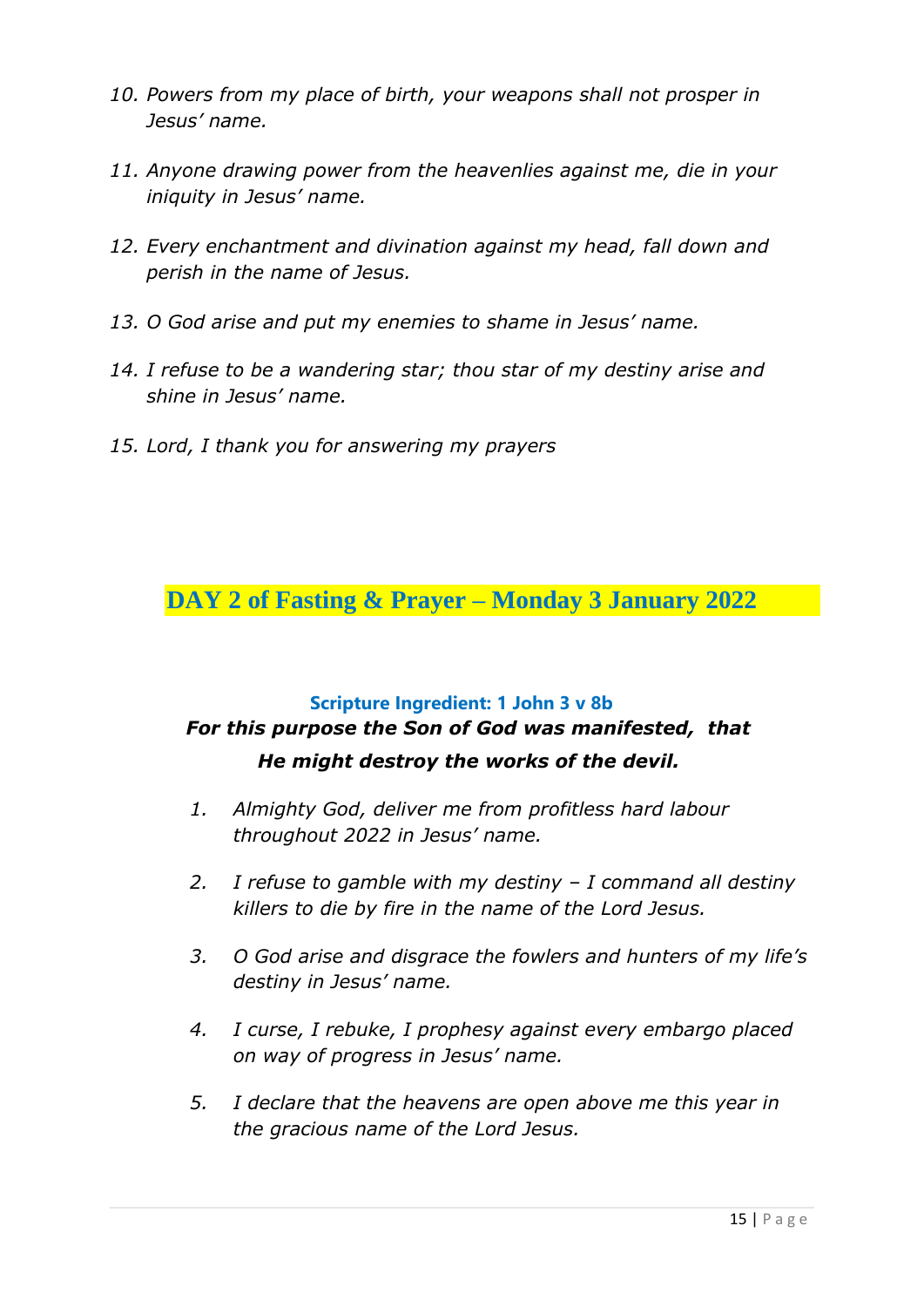- *6. Demonic powers assigned by satan to rearrange problems in my life, fall down and be destroyed in the name of the Lord Jesus Christ.*
- *7. Every satanic law or principle working against my destiny, I render null and void in Jesus' name.*
- *8. Anything buried against my destiny, be roasted by the fire of God's judgment now in Jesus' name.*
- *9. I use the broom of fire to sweep out evil occupants from my home in Jesus' name (Note: please demonstrate this prophetically). It is advisable to declare this point at the home where you live.*
- *10. Fire of deliverance and spiritual freedom fall upon my life in the name of Jesus.*
- *11. I destroy evil hidden structures and agendas against my life with the earthquake of the Almighty God. Acts 16: 25-34.*
- *12. I cross my local river Jordan as I enter my promised land today in Jesus' name.*
- *13. Throughout 2022, I will not fall into sins of lust, sexual immorality, drunkenness, anger, pride, and unbelief this year in Jesus' name.*
- *14. O Lord, deliver my soul from the prison of land covenants in the name of Jesus.*
- *15. Lord I thank you for answering ALL my prayers.*

**DAY 3 of Fasting & Prayer – Tuesday 4 January 2022**

### **Scripture Ingredient: 2 Timothy 4:18**

*And the LORD shall deliver me from every evil work, and will preserve me unto His heavenly kingdom: to whom be glory forever and ever. Amen.*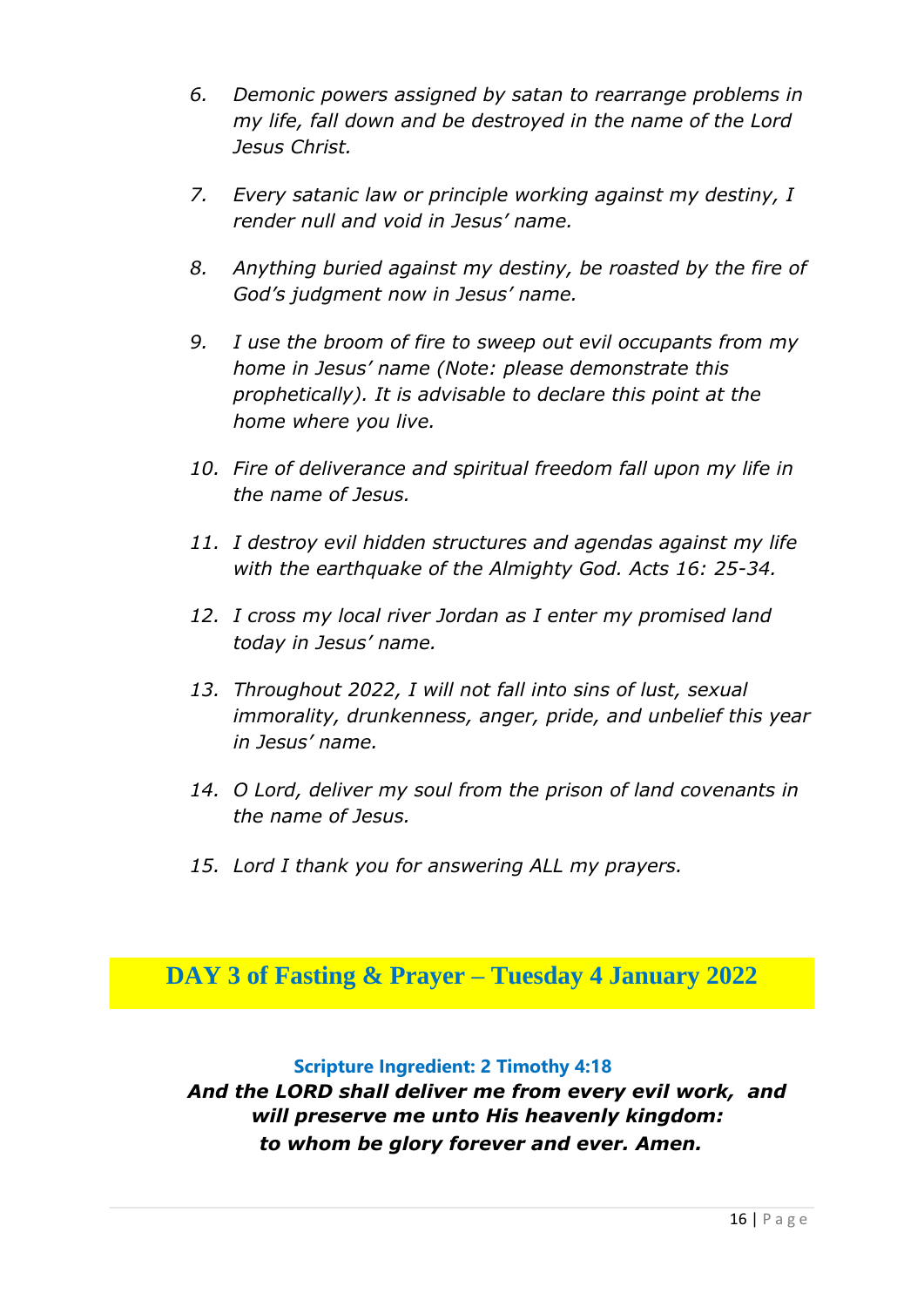- *1. (Speak in tongues for 10 minutes, then take this prayer. For those who cannot speak in tongues, pray in the spirit in your language or just worship God the Father) I receive the baptism of fire in the name of Jesus.*
- *2. May the fire and the power of the Holy Ghost enter into my bones in the name of Jesus Christ. Jeremiah 20: 9*
- *3. Let my prayers attract divine attention and favour throughout 2022 in Jesus' name.*
- *4. You agents of bewitchment and failure, my life is not your candidate, therefore, be destroyed in the name of the Lord Jesus.*
- *5. Any satanic clock and calendar fashioned against my life, I set it on fire in the mighty name of the Lord Jesus.*
- *6. In 2022 I will swim in river of power of the Holy Spirit and spiritual awakening in Jesus' name.*
- *7. I declare that the spirit of stealing, killing and destruction has absolutely no hold upon my life in the name of the Lord Jesus.*
- *8. I refuse to be swept away by the rivers of affliction. The powers of the marine kingdom have no hold over my life in the mighty name of Jesus Christ.*
- *9. I will not be oppressed by demonic spirits coming from my place of birth in the name of Jesus.*
- *10. I sprinkle the blood of Jesus on the doorposts of my heart in Jesus' name.*
- *11. Every potential Judas sent by the devil to betray me I command you to be exposed by the power of God in the name of Jesus Christ.*
- *12. My life's potential and gifts are released in the name of Jesus.*
- *13. O Lord God, I ask you to manifest your undiluted power in my life situations this year (2022) in Jesus' name.*
- *14. Covenant-keeping God of Abraham, Isaac and Jacob, release your virtues into my life in Jesus' name.*
- *15. Lord I thank you for answering ALL my prayers.*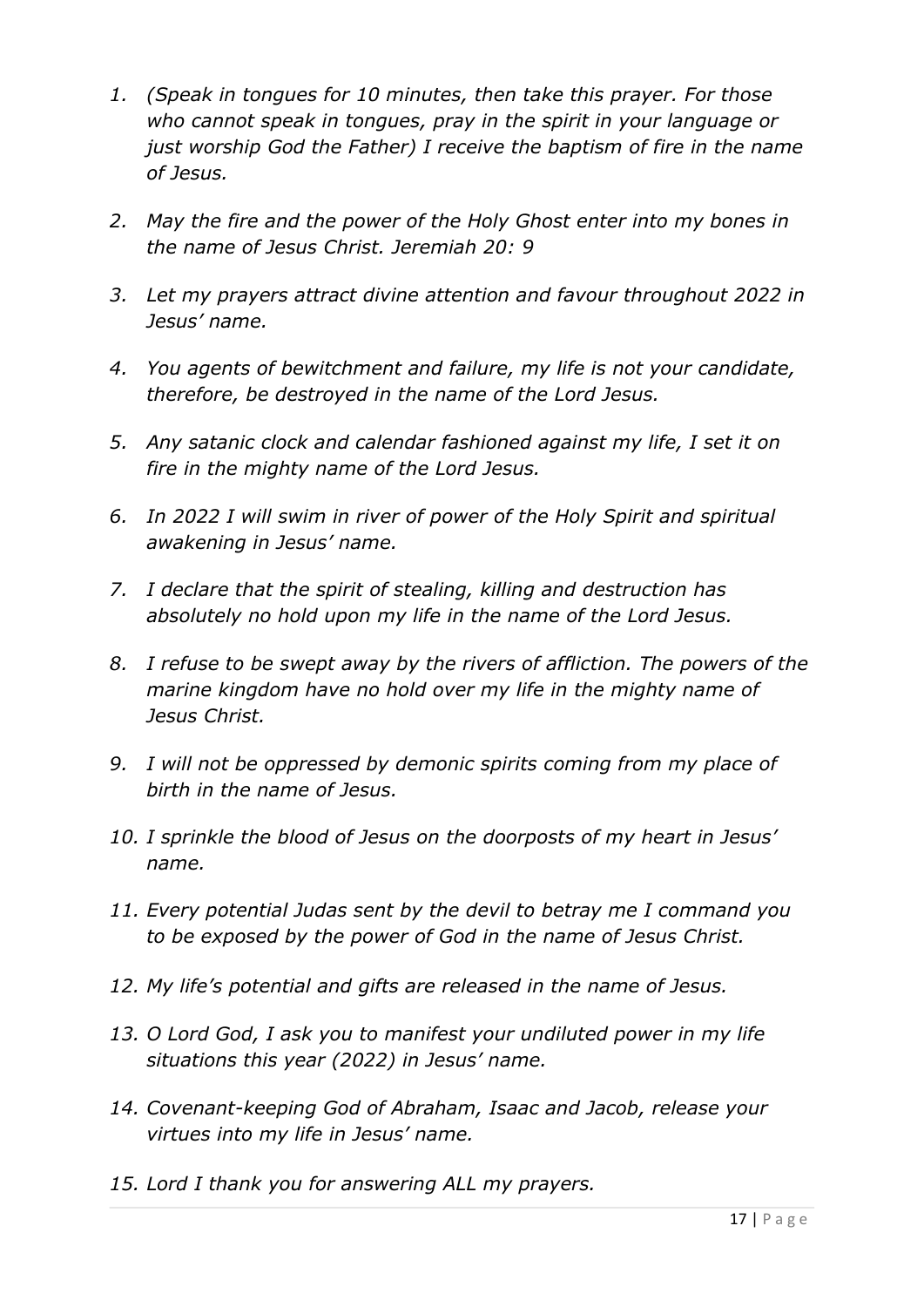# **DAY 4 of Fasting & Prayer – Wednesday 5 January 2022**

#### **Scripture Ingredient: Zech 9:11**

### *As for me, through the blood of thy covenant thou hast delivered me from the pit that has no water.*

- *1. I raise an altar of total deliverance and freedom over my life today in Jesus' name.*
- *2. Any demonic wall of Jericho standing in the way of my blessings I command you to collapse right now in the mighty name of the Lord Jesus.*
- *3. I command every demonic garment of shame, sin and humiliation arranged against me to burnt by Holy Spirit fire in the name of the Lord Jesus.*
- *4. Any evil entity attempting to be a tenant in my life, be destroyed by the thunder and fire of God in Jesus' name.*
- *5. My destiny is total free in the name of Jesus.*
- *6. Any miracle that has eluded me, be restored 100-fold in the name of Jesus.*
- *7. I plug myself into the power grid of the Holy Ghost in Jesus' mighty name.*
- *8. O Lord, recharge my genetic code with your supernatural life in the name of Jesus.*
- *9. I am leaving behind the ordinary level of life for accelerated divine promotion in Jesus' name.*
- *10. I wipe off all my records from the satanic databases in Jesus' name.*
- *11. I refuse to be disconnected from my heavenly Source of power in the name of Jesus.*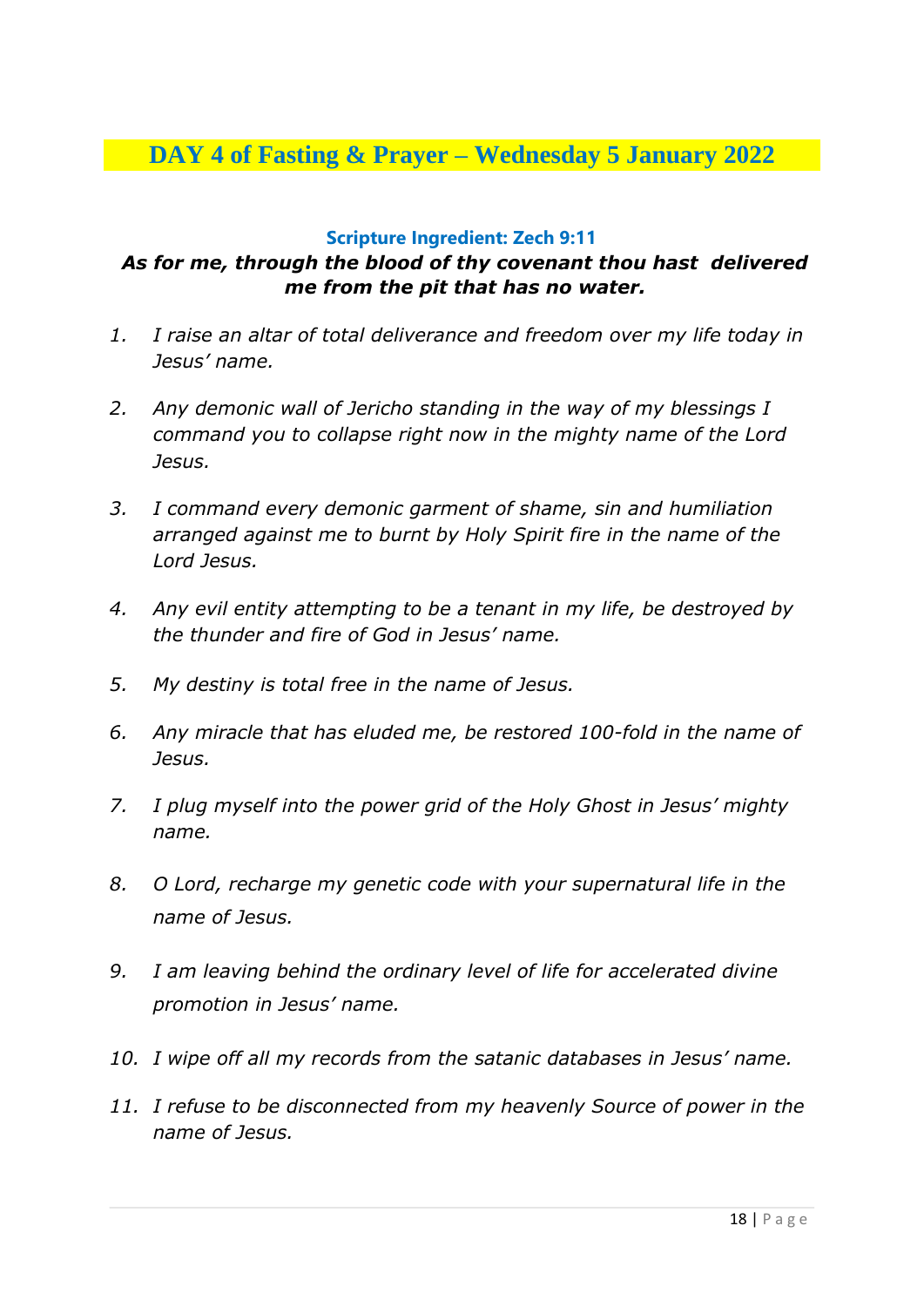- *12. Any power using my glory to prosper fall down and perish in the name of Jesus.*
- *13. Any demonic power assigned to make a shipwreck of my faith be destroyed by God's power in Jesus' mighty name.*
- *14. I humbly ask my heavenly Father God that you release your security angels to track down and destroy all satanic powers assigned to shipwreck my faith in Jesus' name.*
- *14. Every secret root of infirmity or disease in my life die and totally perish by heavenly firepower in the name of Jesus.*
- *15. Lord God Almighty, I thank you for ALL answering my prayers.*

# **DAY 5 of Fasting & Prayer Thursday 6 January 2022**

#### **Scripture Ingredient: Rev. 12:11**

### *And they overcame him by the blood of the Lamb and by the word of their testimony, and they loved not their lives unto the death.*

**–**

*1. Power to render diviners and other agents of darkness confused fall upon my tongue right now in Jesus' name. Throughout 2022 I will exercise great power and authority for the glory of God in Jesus' mighty name.*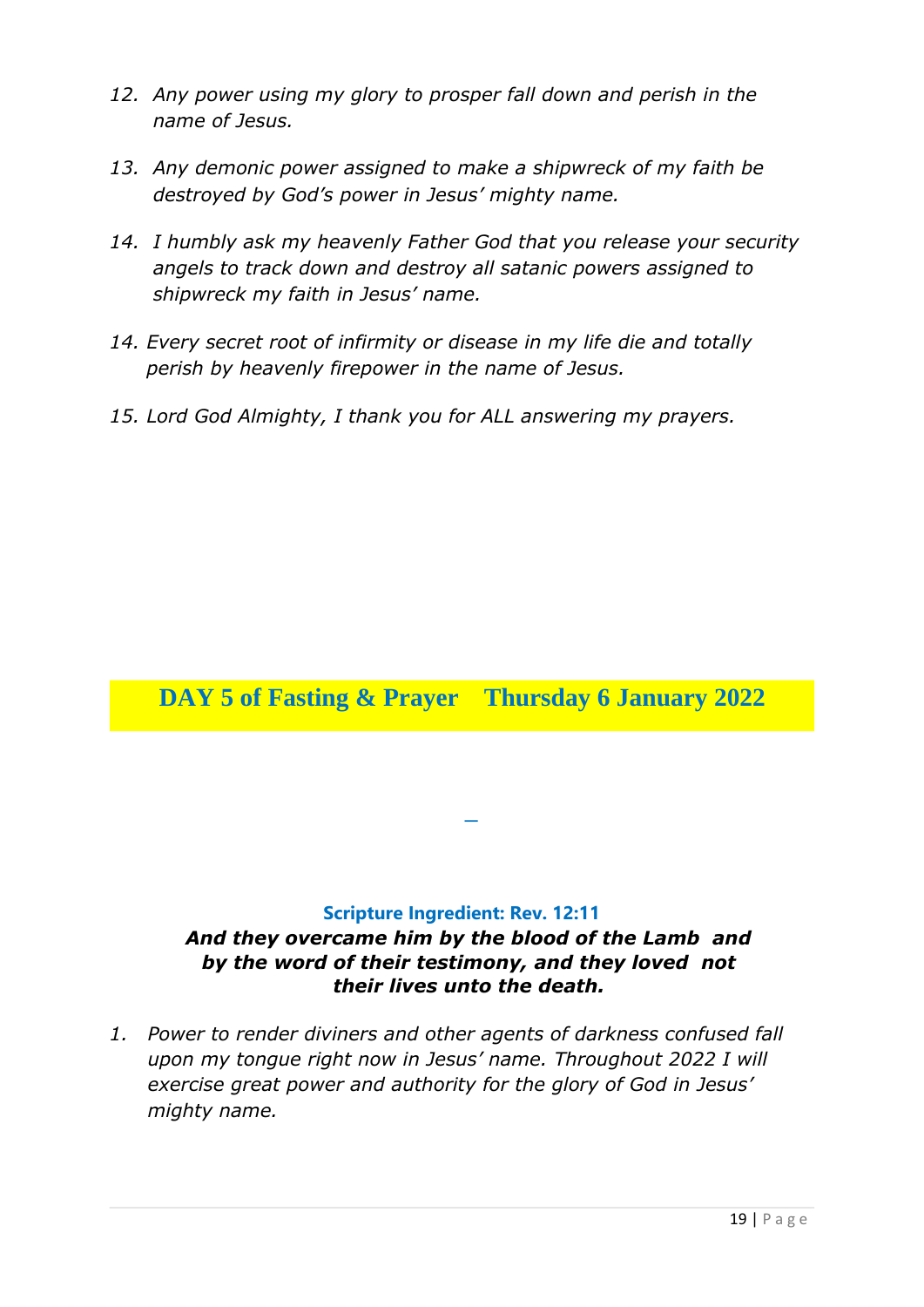- *2. Every weapon of the dust targeted against my life, my career, my calling or my family, I command you to backfire and totally fail right now in the name of Jesus.*
- *3. I overpower witchcraft-sponsored diseases arranged against me in 2022 by the power in the blood of Jesus.*
- *4. I reject disgrace; those planning disgrace against me, fall by your own sword in Jesus' name.*
- *5. O Lord, sweeten the waters of my life (my spiritual life, my career, my calling and my family) in Jesus' name.*
- *6. I refuse to be a prayer warrior in slumber; I command all spirits of slumber to depart by fire from the environment of my life in Jesus' name.*
- *7. I overcome every hidden power behind \_\_\_\_\_ failure (pick from the underlisted) in the name of Jesus.*
	- *a. Prayer b. Marital c. Business d. Financial e. Ministerial*
	- *g. Academic*
- *8. I quench the strife of tongues against my destiny in Jesus' name.*
- *9. I refuse to be a student in the school/college/university of adversity in Jesus' name.*
- *10. O Lord, give unto me the power to spiritually trouble and torment my troublers in Jesus' name.*
- *11. Anointing to excel over and above my contemporaries and peers fall upon my life throughout 2022 in the name of Jesus.*
- *12. Let my time of divine visitation appear in 2022 in the mighty name of Jesus.*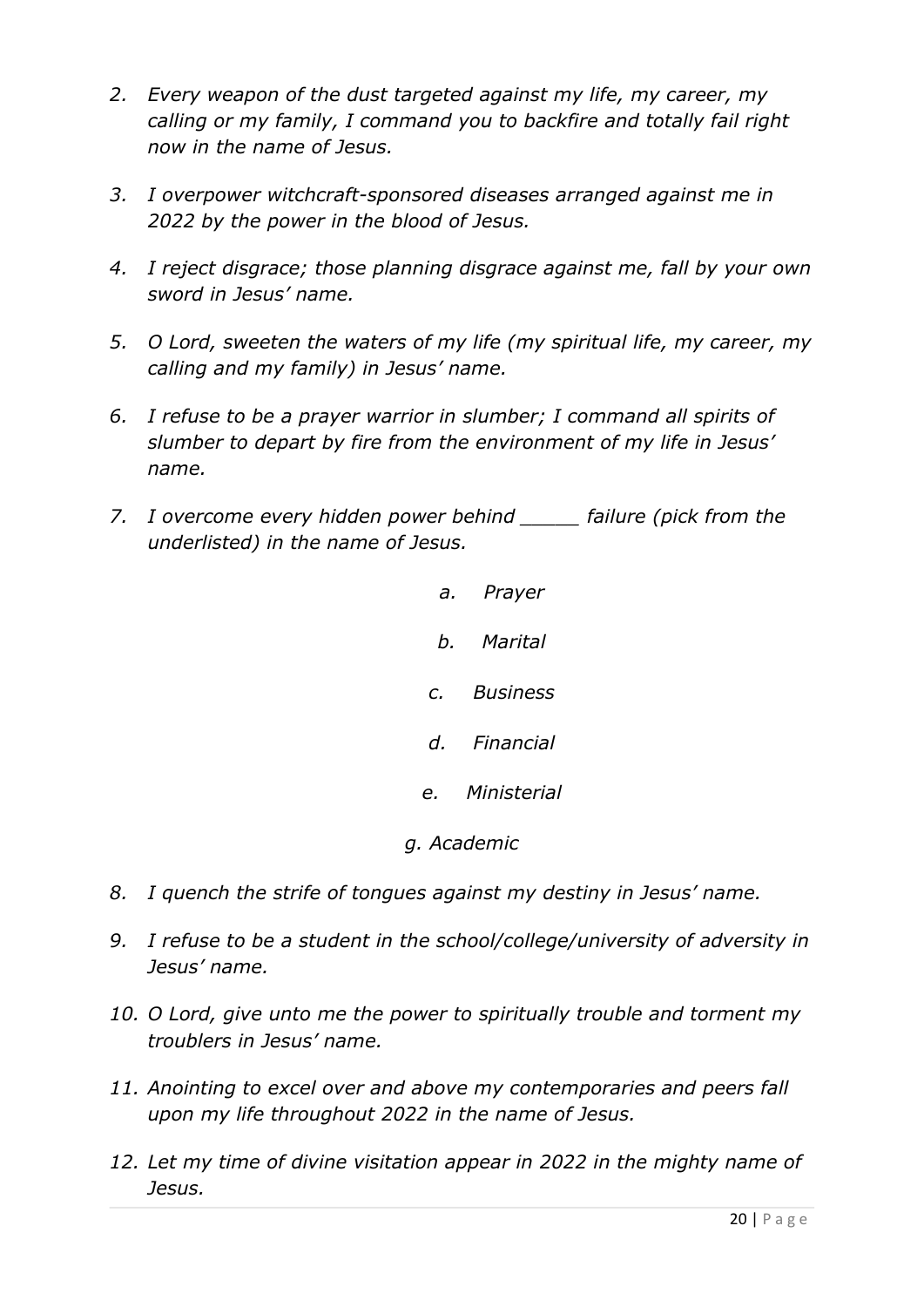- *13. Every private or public enemy be suffocated and rendered useless by the power in the blood of the Lord Jesus.*
- *14. I break the power of wicked linkages, associations and connections over my life in the name of Jesus.*
- *15. Lord, I thank you for answering ALL my prayers.*

**DAY 6 of Fasting & Prayer Friday 7 January 2022**

### **Scripture Ingredient: Obadiah 1:17** *But upon Mount Zion shall be deliverance, and there shall be holiness; and the house of Jacob shall possess their possessions.*

- *1. Every power assigned to give me a sense of disconnection from God, I curse you and command you to perish in the name of Jesus.*
- *2. May God's armies of heaven fight for me from today onwards in the mighty name of Jesus.*
- *3. I break every wicked cycle over my life by the power in the blood of Jesus.*
- *4. I receive the power for explosive success and extraordinary testimonies this year (2022) in Jesus' name.*
- *5. Let any seed of the serpent arranged against my life be consumed by fire in Jesus' name.*
- *6. I recover all my assets from the hands of destroyers in Jesus' name.*
- *7. You stones of the wicked, go back to your senders supernaturally in Jesus' name.*
- *8. I receive deliverance from the rod of the wicked in the mighty name of Jesus.*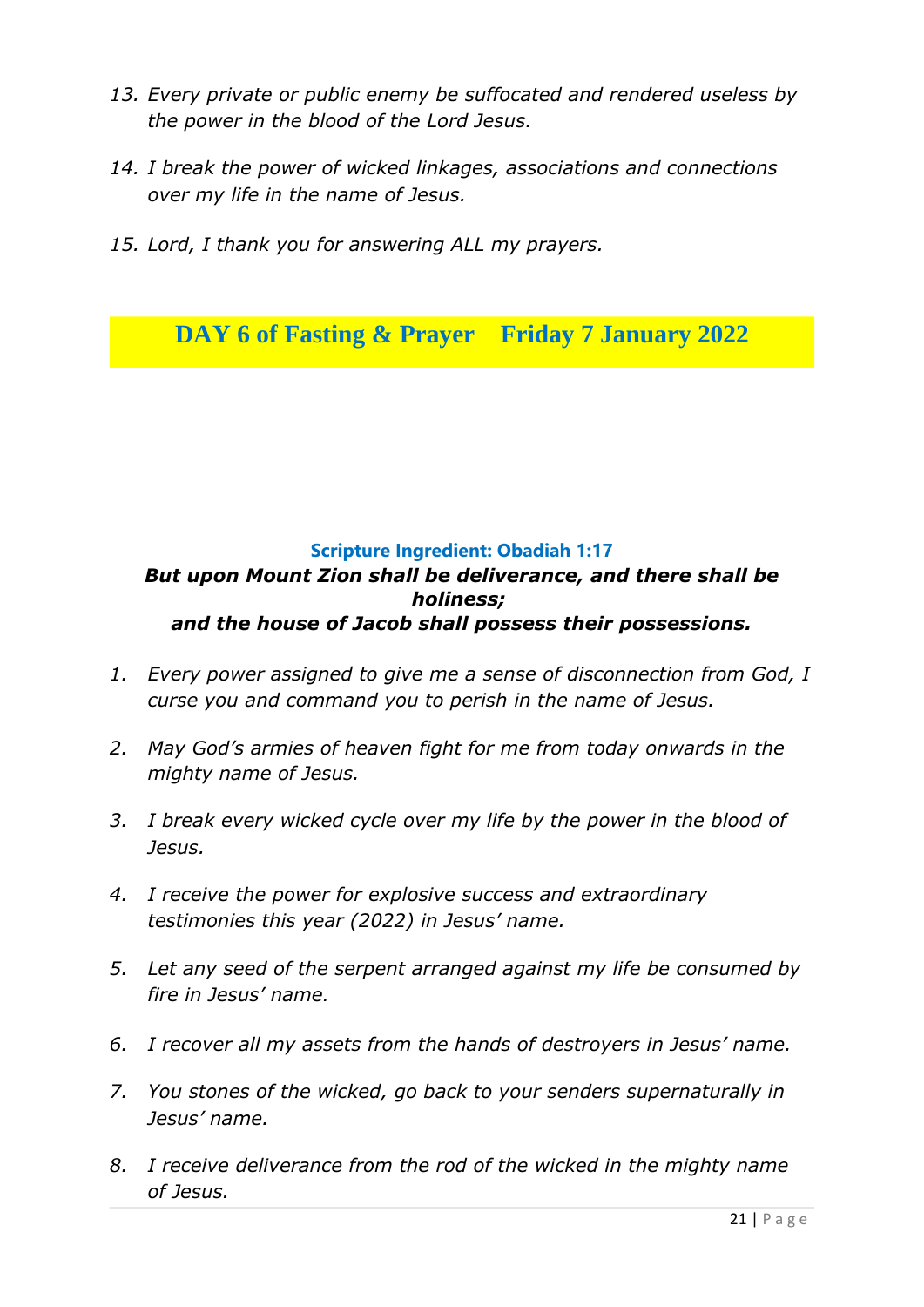- *9. I declare that all battles at the edge of my breakthroughs are rendered useless in the name of Jesus.*
- *10. I reverse every hidden curse working against my destiny and the destinies of those close to me in the name of the Lord Jesus.*
- *11. O Lord soak me in your divine favour this year (2022) in Jesus' name.*
- *12. O Lord, reveal unto me the secrets of powerful breakthroughs in Jesus' name. Isaiah 45: 1-3.*
- *13. All my breakthroughs shall locate me this year in the name of the Lord Jesus.*
- *14. I unseat the servant riding on my horse of honour by fire in the name of Jesus. Ecclesiastes 10: 5-7*
- *15. I declare that throughout I will not dig pits of iniquity or folly in my life in Jesus' holy name. Ecclesiastes 10: 8*
- *15. Lord, I thank you for answering ALL my prayers.*

# **DAY 7 of Fasting & Prayer – Saturday 8 January 2022**

#### **Scripture Ingredient: Luke 10:19**

### *Behold, I give unto you power to tread on serpents and scorpions, and over all the power of the enemy: and nothing shall by any means hurt you.*

- *1. I am determined to make it to heaven by faith and the grace of the Lord Jesus Christ. Almighty Father God I ask that you fight for me in all my battles in Jesus' name.*
- *2. Every power attacking my vehicle of destiny, be paralysed and buried in Jesus' name.*
- *3. All demonic principalities fighting my career, marriage, relationships, projects, spiritual life and future, I paralyse you in the name of the Lord Jesus.*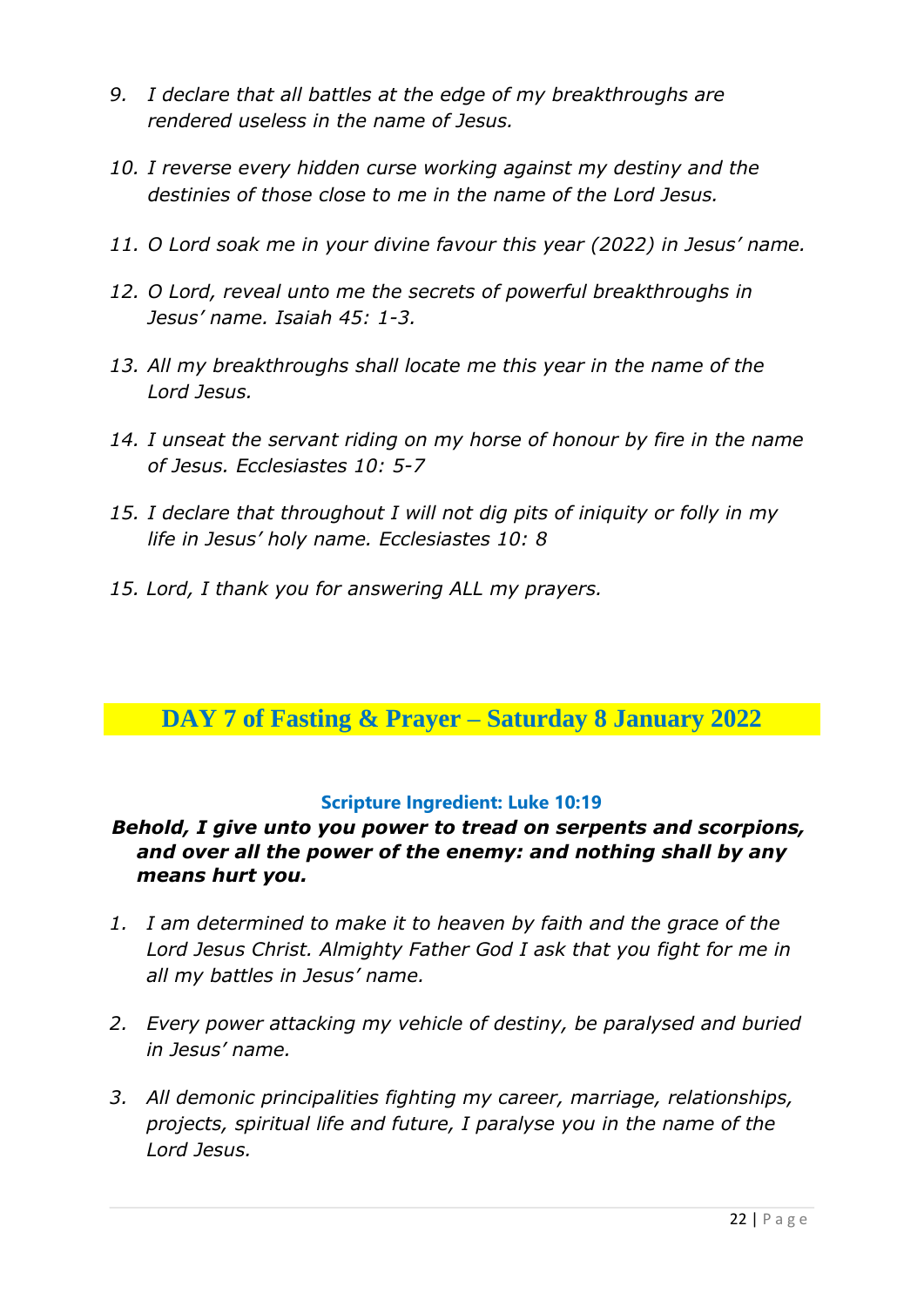- *4. I command all vision killers camped against my life to be exposed and be disgraced in Jesus' name.*
- *5. All dream killing spirits that attached themselves long ago to my father's and my forefathers' houses, receive instant judgment of God in Jesus' name.*
- *6. All demonic powers stealing my virtues in the dream be crushed by the Rock of Ages in Jesus' name. Amen*
- *7. O Lord God, deliver my family from evil traders, the spiritual Ishmaelites in Jesus' name. Genesis 37: 12-36*
- *8. O Lord, purge and cleanse me for divine promotion today in Jesus' mighty name.*
- *9. I refuse to be a casualty in the spiritual wars raging in 2022 in Jesus' name.*
- *10. Dark drivers of satanic agenda perish in the mighty name of the Lord Jesus.*
- *11. Every frenemy in the camp of my life, be exposed and be disgraced in Jesus' name.*
- *12. Monitoring spirits and evil observers assigned against my life, receive double-blindness in Jesus' name. 2 Kings 6: 8-23*
- *13. You shadow forces sent to make me shadow box darkness be scattered by the light of God in Jesus' holy name.*
- *14. O Lord, deliver me from my all of my enemies in Jesus' name.*
- *15. Lord, I thank you for answering ALL my prayers.*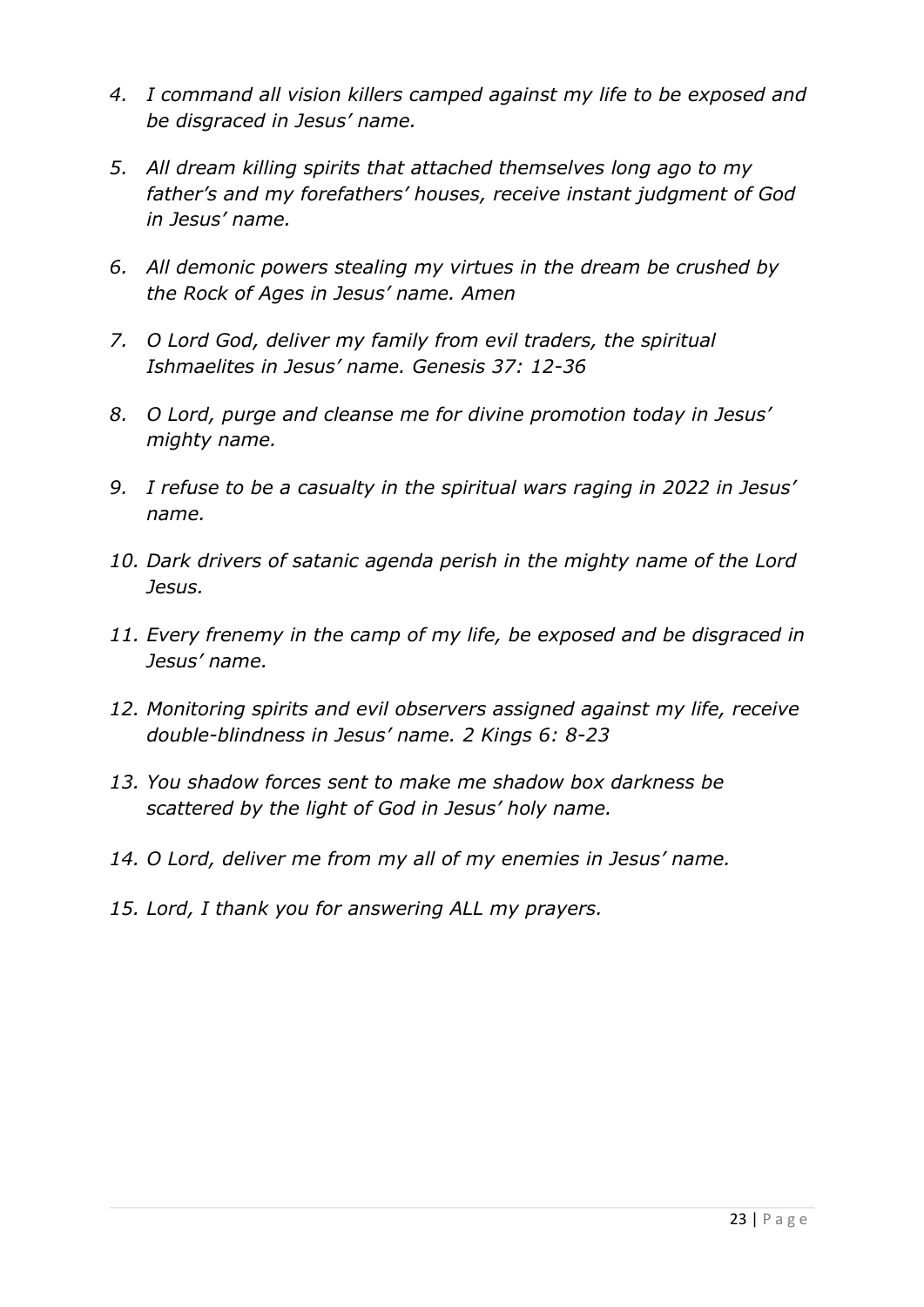**–**

#### **Scripture Ingredient: Psalm 27:2**

### *When the wicked, even mine enemies and my foes, came upon me to eat up my flesh, they stumbled and fell.*

- *1. Covenant of affliction break by fire in the name of Jesus.*
- *2. Anti-success witchcraft from my place of origin, perish in the name of Jesus.*
- *3. I decree to all destiny diversion spirits that my life is not your candidate in Jesus' name.*
- *4. I terminate every evil shepherd assigned against my life in Jesus' name.*
- *5. This year I shall not be wasted in Jesus' name.*
- *6. O Lord, grant me victory over the storms of life in Jesus' name.*
- *7. My life is not for sale in the name of Jesus.*
- *8. Every enemy of my anointing, fall down and perish in Jesus' name.*
- *9. I command the anointing of failure to dry up now in Jesus' name.*
- *10. I choose life; I reject the waters of death in Jesus' name.*
- *11. Every problem at the gates of my breakthroughs, clear away by fire in the name of Jesus.*
- *12. My problems shall become my promotion in Jesus' name.*
- *13. Evil arrows fired against me go back to your senders with 7-fold strength in Jesus' name.*
- *14. Every poverty strategy of local wickedness, be scattered unto desolation in Jesus' name.*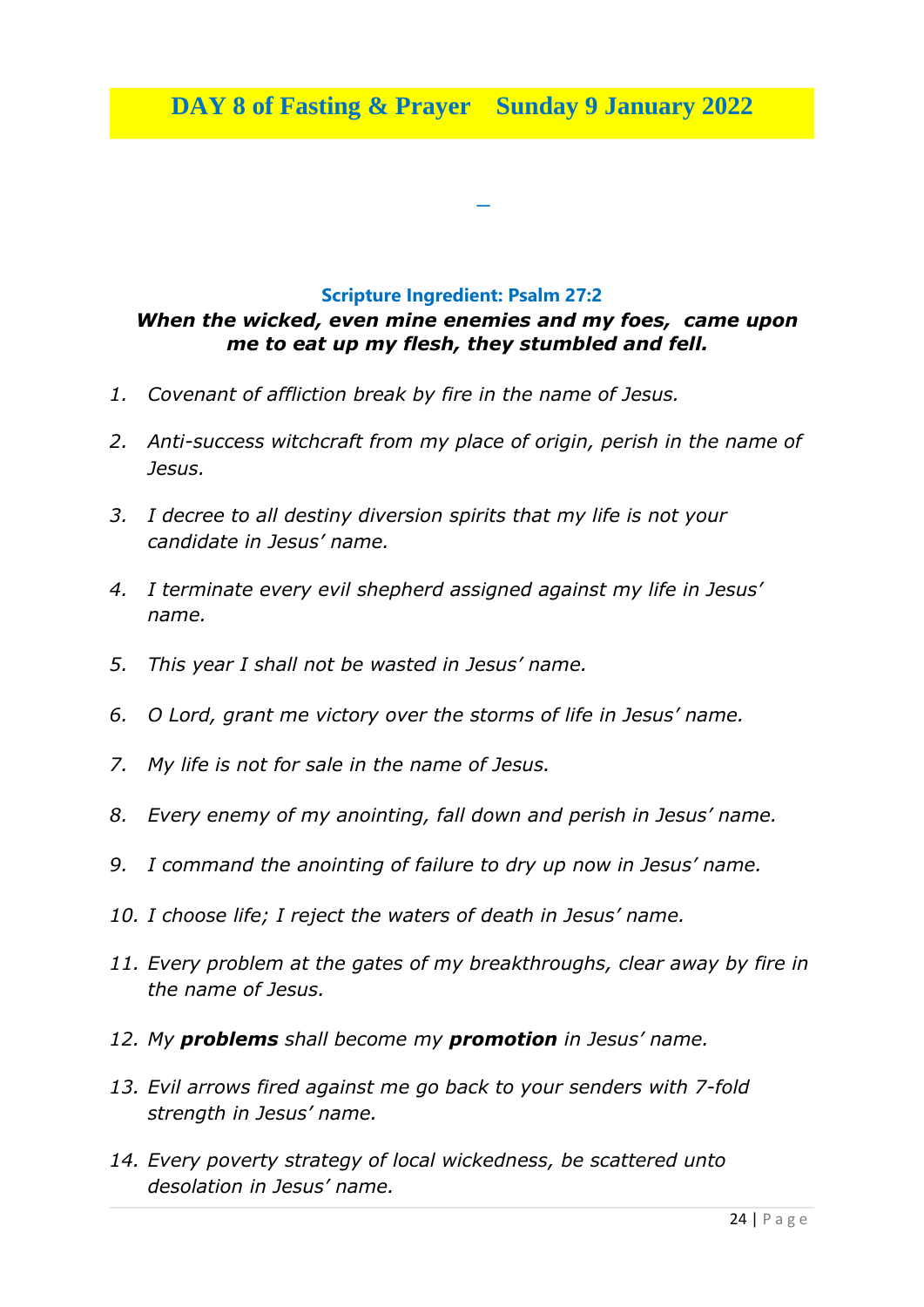# **DAY 9 of Fasting & Prayer Monday 10 January 2022**

#### **Scripture Ingredient: Romans 16:20**

**–**

# *And the God of peace shall bruise satan under your feet shortly. The grace of our Lord Jesus Christ be with you. Amen.*

- *1. Spiritual Pharaoh assigned against my life shall perish this year in the mighty name of Jesus.*
- *2. Strange enemies fighting against my Church/Ministry, receive angelic slap and be eaten by worms of fire in Jesus name.*
- *3. Dark decisions, dark plans and dark pronouncements against my Church/Ministry, backfire in the name of Jesus.*
- *4. Serpents and scorpions released against the affairs of Church/Ministry, perish in Jesus' name.*
- *5. We break down every altar of witchcraft raised against my Church/Ministry in Jesus' name.*
- *6. International demons gathered against my Church/Ministry, we release Psalms 91 & 109 against you in the mighty name of Jesus.*
- *7. Every expectation of the wicked concerning my Church/Ministry shall scatter in Jesus name.*
- *8. All breakthroughs of my Church/Ministry have heard the word of the Lord; they shall arise and shine, never go down in the name of Jesus.*
- *9. Bondage of slavery of my father's house, break in the name of Jesus.*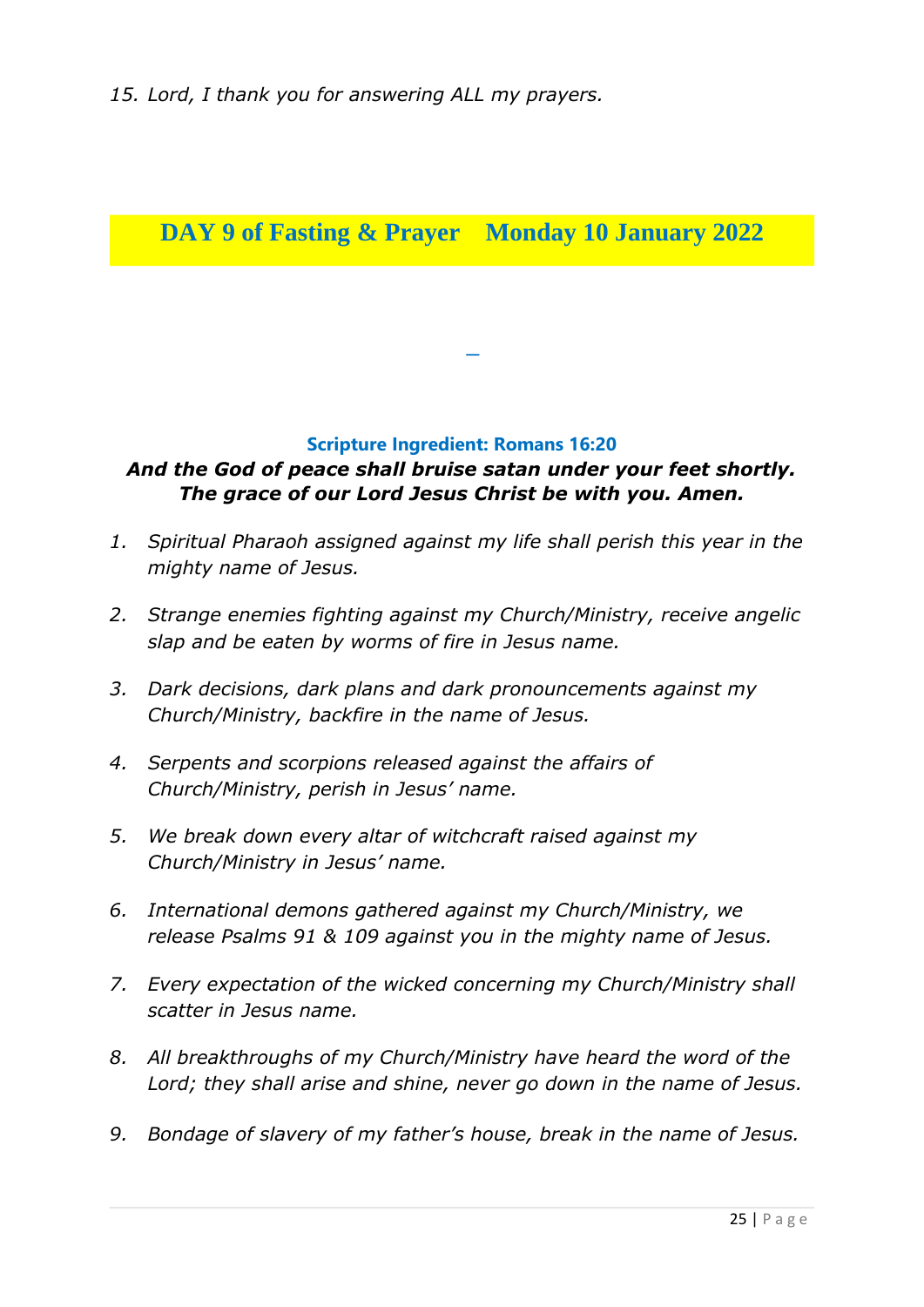- *10. Lord Jesus You are the yoke-breaker, I ask you to break and destroy all demonic yokes that have been fashioned against me today. Isaiah 10: 27*
- *11. Covenant blood of Jesus Christ, set me free from bondage now in Jesus' name. Luke 22: 17-20*
- *12. Let the mercy, favour and the glory of God overshadow my life all through this year in Jesus' name.*
- *13. Let my destiny be released to flourish in Jesus' name.*
- *14. O Lord God position me for supernatural breakthroughs as from today in Jesus' name.*
- *15. Lord, I thank you for answering ALL my prayers.*

**DAY 10 of Fasting & Prayer Tuesday 11 January 2022**

#### **Scripture Ingredient: Matthew 16:18-19**

**–**

*And I say also to you, that you are Peter, and on this rock I will build my church; and the gates of hell shall not prevail against it. And I will give to you the keys of the kingdom of heaven: and whatever you shall bind on earth shall be bound in heaven: and whatever you shall loose on earth shall be loosed in heaven.* 

- *1. Revival fire, fall upon my Church in the name of Jesus.*
- *2. Every doctrine of demons that has infiltrated the church, be exposed and be disgraced in the name of Jesus.*
- *3. Lord, prepare us to preach your undiluted Word, in season and out of season in Jesus' name. Acts 1: 8 and Matthew 28: 18-20*
- *4. O God arise and defend your church in 2022 in Jesus' name.*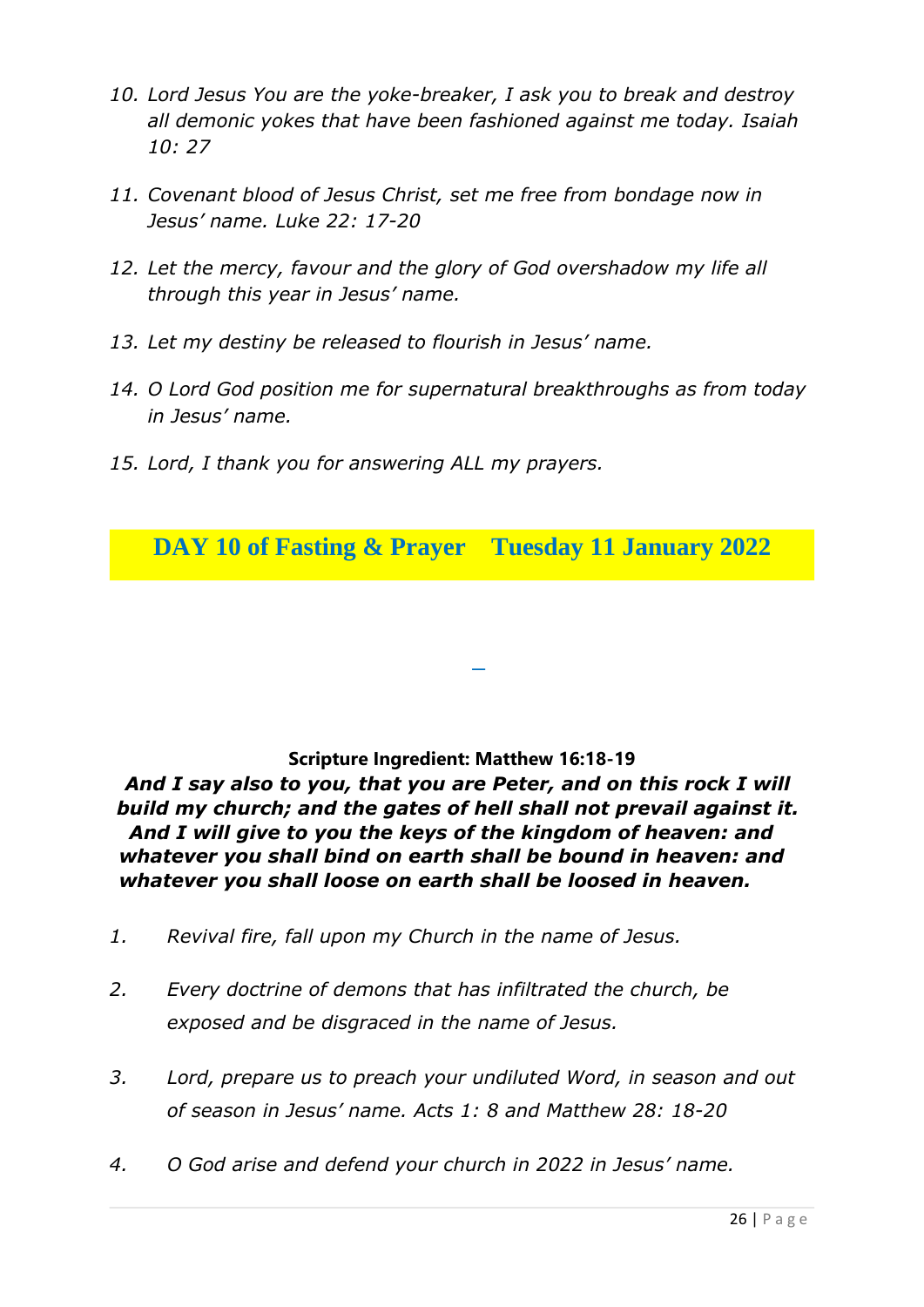- *5. Let every organized programme by anti-Christ spirits against the church be scattered in Jesus' name.*
- *6. We come against every satanic invasion of the pulpit in the mighty name of Jesus.*
- *7. Let every organized assault against the Body of Christ receive the judgement of God in Jesus' name.*
- *8. We cancel every enchantment and divination against the ministers of the Gospel in 2022 in Jesus' name.*
- *9. Every marine agent assigned to bring down the true ministers of the Gospel this year, receive disgrace and defeat in the name of Jesus.*
- *10. O Lord, let your wind of revival begin to blow across the churches all around the globe in the name of Jesus.*
- *11. O Lord, prepare us and send down revival in the mighty name of Jesus.*
- *12. O Lord, be unto our church like a wall of fire roundabout and the glory in her midst in Jesus' name.*
- *13. LORD, we thank you for your mercies upon the entire Body of Christ in Jesus' name.*

# **DAY 11 of Fasting & Prayer Wednesday 12 January 2022**

**–**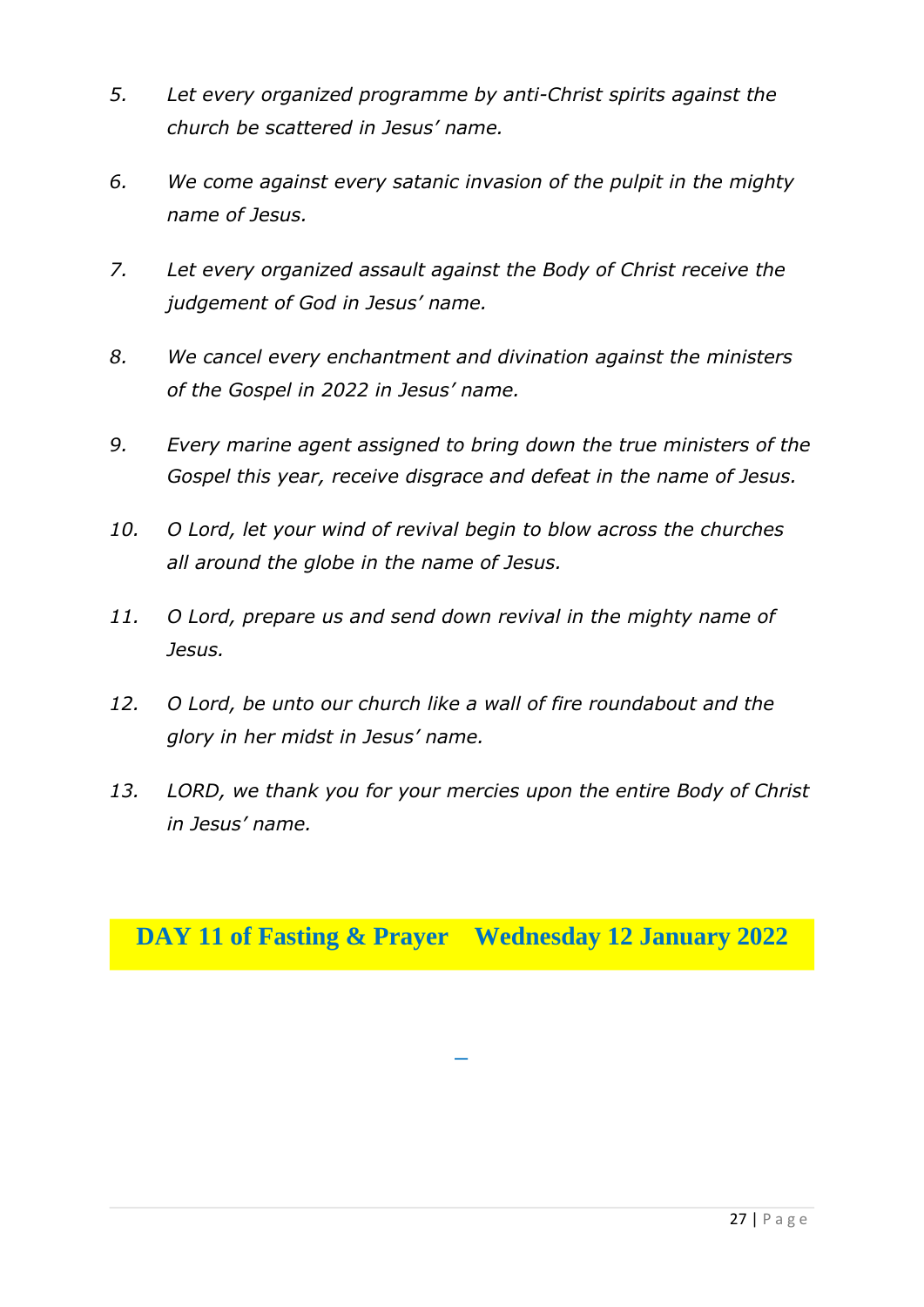#### **Scripture Ingredient: Numbers 23:23**

### *Surely there is no enchantment against Jacob, neither is there any divination against Israel; according to this time it shall be said of Jacob and of Israel: What hath God wrought!*

- *1. Strongman of dream manipulation, I am not your candidate, perish by heavenly firepower in the name of Jesus.*
- *2. Every evil appearance in my dreams be arrested by fire in Jesus' name.*
- *3. All my virtues stolen in the dream I recover them by fire in the name of Jesus.*
- *4. All those making evil pronouncements against my church/ministry, Almighty Father may you release your security angels to track them down and silence them in Jesus' name.*
- *5. Let every satanic attack against my life in the dream be converted to victory in Jesus' name.*
- *6. Spirit of the Living God, come upon my life and place a hedge of protection and fire around my life in the name of Jesus.*
- *7. Let anything and everything manipulated against me in the dream be completely destroyed by the power in the blood of Jesus.*
- *8. The power of sin assigned to operate in my life has been destroyed in the name of Jesus.*
- *9. O God the Father arise and help me to die to self throughout 2022 in Jesus' name.*
- *10. Fingers of darkness pointed against my life and my life's purpose, wither and die in the name of the Lord Jesus.*
- *11. I refuse to eat at the dining table of darkness in Jesus' name.*
- *12. The spirit of mammon and greed has no hold over my life in Jesus' name.*
- *13. Every enemy of my church/ministry, fall down and perish in the name of Jesus.*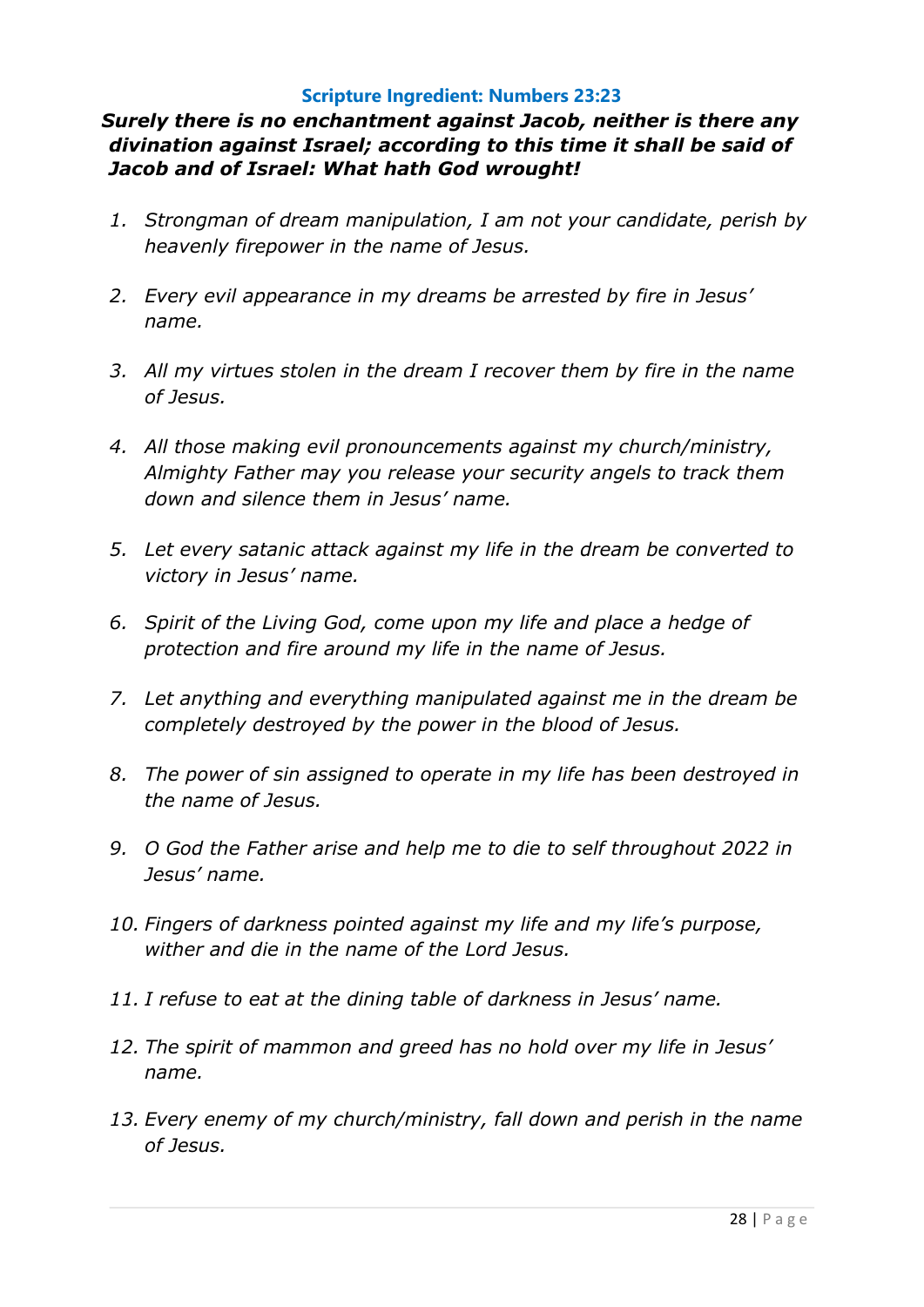- *14. Every satanic counterfeit set up to divert people from my church/ministry, be exposed and be disgraced in Jesus' name.*
- *15. Lord, I thank you for answering ALL my prayers.*

**DAY 12 of Fasting & Prayer Thursday 13 January 2022**

#### **Scripture Ingredient: Colossians 2:14, 15**

**–**

### *Blotting out the handwriting of ordinances that was against us, which was contrary to us, and took it out of the way, nailing it to his cross; And having spoiled principalities and powers, he made a show of them openly, triumphing over them in it.*

- *1. I destroy the root of marital infidelity, confusion, loss of affection or destruction in my family line in Jesus' name.*
- *2. Every thief hiding in order to steal my destiny, be arrested by the security angels of God in Jesus' name.*
- *3. I overthrow every dominion of iniquity and sin over my life in the name of Jesus.*
- *4. satanic birds flying against my destiny, crash and burn to ashes in Jesus' name.*
- *5. O Lord, make me sensitive to my time of divine visitation in Jesus' name.*
- *6. Every counterfeit prophecy over my life, be cancelled and be nullified by the power in the blood of Jesus.*
- *7. The power of God shall pursue my pursuers, confront my confronters throughout 2022 in Jesus' name.*
- *8. The finger of God shall write the obituary of ALL my spiritual enemies in Jesus' name.*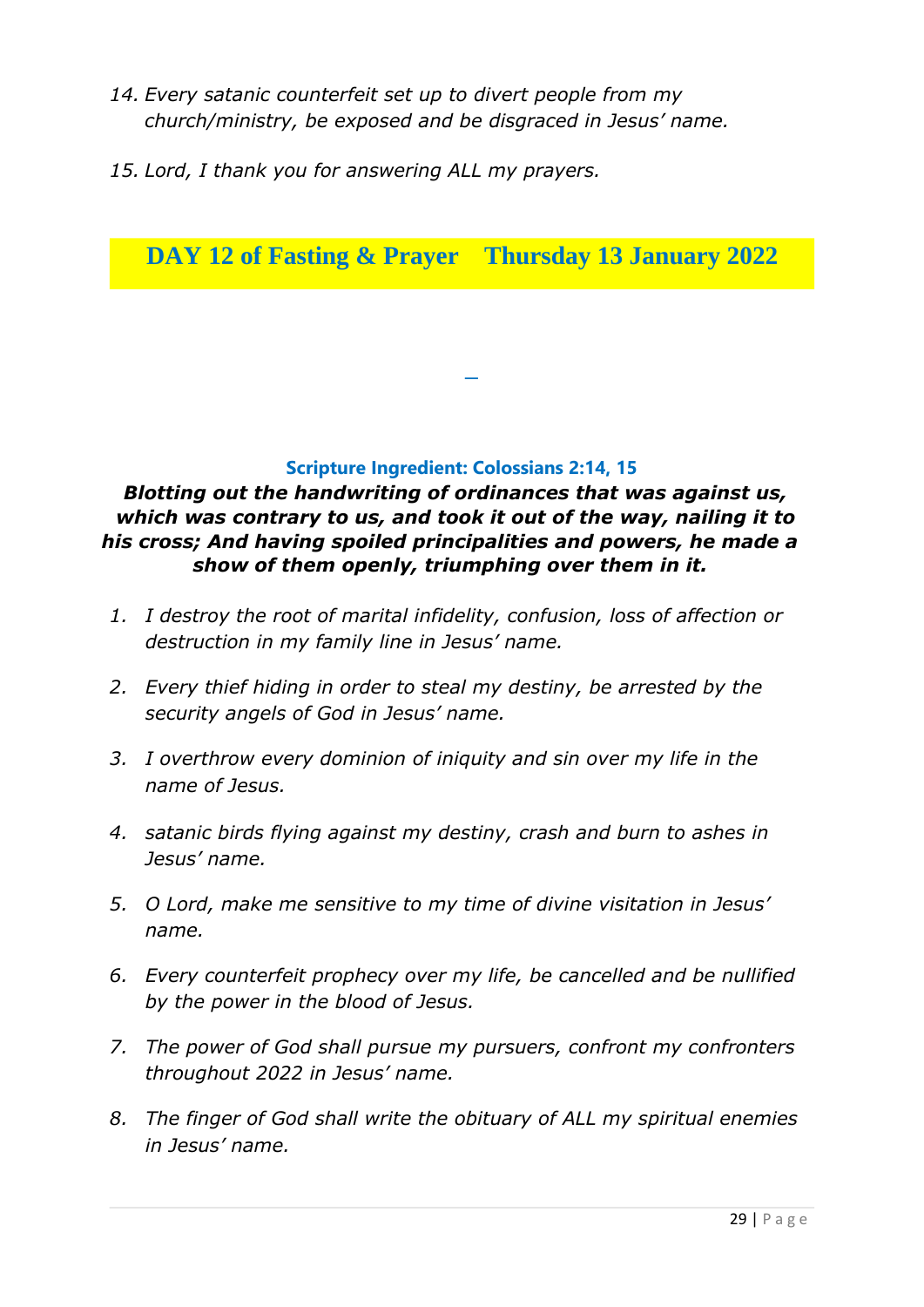- *9. O Lord help me to draw closer to You throughout 2022 in Jesus' name.*
- *10. O Lord show me visions of heaven and eternity in my dreams in Jesus' name.*
- *11. O Lord, show me my divine spiritual assignments in Jesus' name.*
- *12. O Lord, give me dreams that will add value to my life in Jesus' name.*
- *13. Dream attackers, be scorched by the fire of God and may all your evil plans be consumed now in Jesus' name.*
- *14. I call the fire of heaven to fall upon all evil spirits that attack me through dreams in Jesus' mighty name.*
- *15. In the name of the Lord Jesus Christ I declare confusion in the camp of all demonic forces that cause me to forget my dream messages from God. 2 Chronicles 20: 14-30*
- *16. O Lord empower me to receive divine revelations and breakthroughs in my dreams in Jesus' name. Matthew 1: 18-25 and 2: 13-15*
- *17. Almighty God, I thank you for answering ALL my prayers and declarations. Amen*

# **DAY 13 of Fasting & Prayer – Friday 14 January 2022**

### THEME: DEMOLITION OF ALL EVIL ALTARS

- An evil altar is a platform or a separate place where sacrifices are offered by the agents of darkness like a priest or a wicked one to cage or hold the destiny of men down. An evil altar is a place where the souls of men are caged and destroyed by the devil.
- There are various kinds of evil altar that can be raised against a child of God. Examples are; altar of poverty, altar of marital delays, altar of stagnation and backwardness, altar of untimely death, altar of promiscuity and adultery, etc. this is just to mention a few.
- Evil altars can be built by one consciously or unconsciously, it can be inherited and it can be raised against a child of God by his adversaries. Once an evil altar is at work in a man's life irrespective of how it came about, God will not work or use such a man until that evil altar is pulled down and a new one is raised and dedicated to God. We saw it in the case of Gideon, in Judges 6:25-26, where God told him to pull down the altar of Baal in his father's compound and raise a new and better altar in God's name. It was after this that God called him to service and used him mightily. Pulling down the altar of Baal raised by his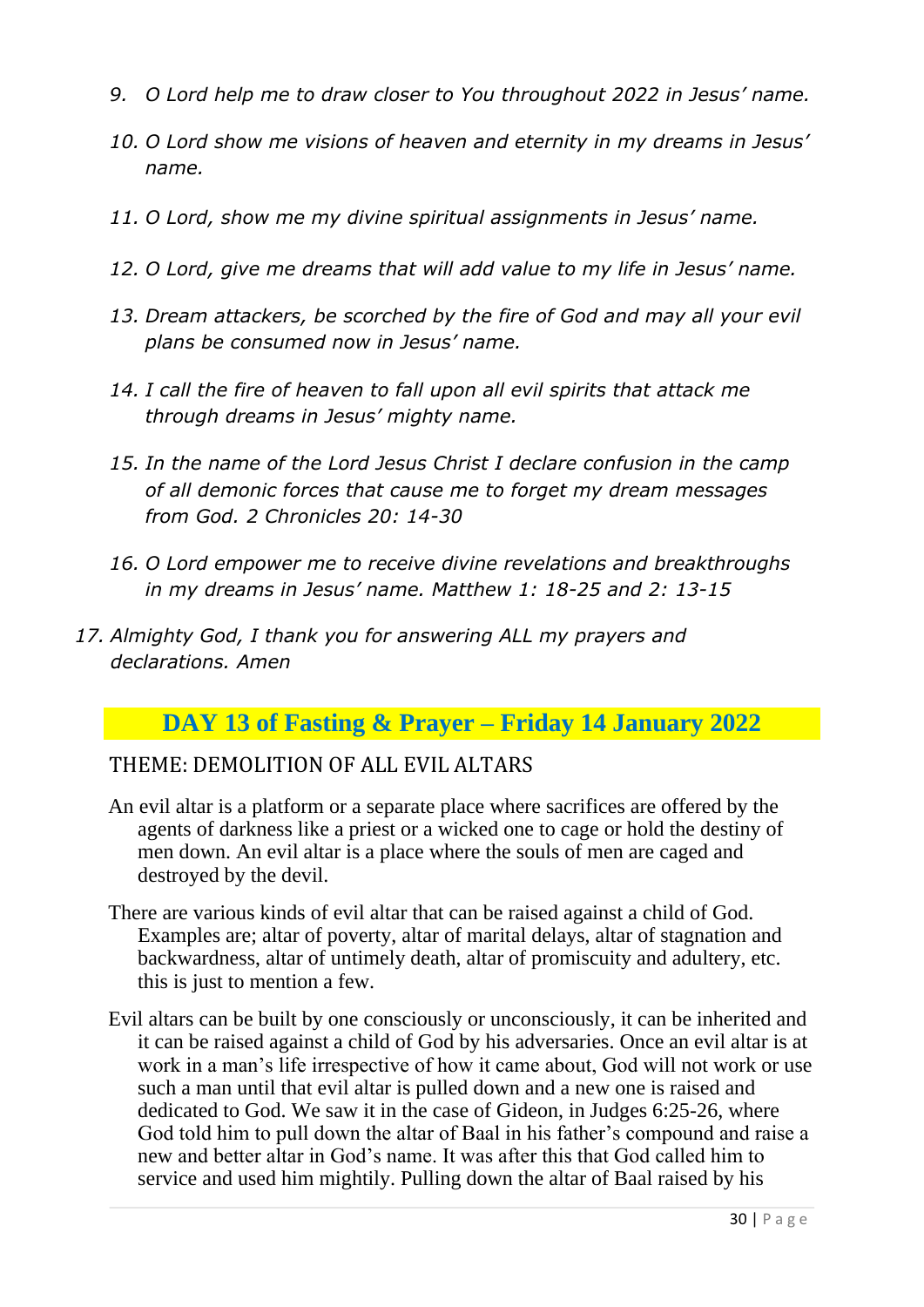father and raising another to God gave Gideon his place in life. Evil altars have turned a lot of God's children to wanderers in their land of glory and fame.

The devil knows the significance of raising an evil altar against a man especially if he does not know his God and has no instituted altar of God in his life. So, the devil uses evil altars through his agents to destroy the life of a child of God. This is why the children of God have to come out of their ignorant and spiritual shallowness and begin to understand the ways of God and stand against the wiles of the devil and his agents. There is no plan and purpose of the devil against any of God's children that God has not made provision for their escape, we as children of God only have to find out these escape mysteries and apply it and the devil will flee.

The word of God said in Matthew 15:13, "Jesus answered and said, any PLANT (EVIL ALTAR) which my heavenly Father has not planted shall be rooted out (pulled down). Jesus knows that without those evil altars being rooted out, the glory of God in a man can't come to manifestation, neither will his destiny be fulfilled. So, we as children of God have to look out for every evil altar associated with us and pull them down.

Source: Bible and Prayers [https://bibleandprayers.com/40-prayer-points](https://bibleandprayers.com/40-prayer-points-to-pull-down-evil-altars/)[topulldown-evil-altars/](https://bibleandprayers.com/40-prayer-points-to-pull-down-evil-altars/)

- 1. Father, thank you for keeping me alive to see your glory in the land of the living, in the mighty name of Jesus.
- 2. Father, thank you for your protection over my life and guiding me in the path of your light, in Jesus' name.
- 3. Father, thank you for providing all my needs according to your riches in glory, thereby causing me to lack nothing, in the name of Jesus.
- 4. Father, thank you for your mighty hand upon my life and my destiny and causing me to attain greater heights in life, in the name of Jesus.
- 5. Father, I come against every satanic altar around my environment with the wrath of God, in the mighty name of Jesus.
- 6. Father, arise and scatter all evil altars standing in my community with fire, in the name of Jesus.
- 7. Father, by your word, I destroy the stronghold of evil altars surrounding me, in the name of Jesus.
- 8. Father, cut off every umbilical cord of evil altars attached to my life and destiny, in the name of Jesus.
- 9. Father, by the fire of heaven, consumes every evil altar that stands in my village as a tree, in the name of Jesus.
- 10.Father, by the blood of Jesus, I quench the thirst of every blood sucking altar in my household, in the name of Jesus.
- 11.Father, arise and visit my foundation, and destroy every evil altar speaking into my life and destiny, in the name of Jesus.
- 12.Father, every foundational altar of evil raised in the old times, let it be pulled down by your power, in the name of Jesus.
- 13.Father, every foundation of evil altars speaking into my life and my family, let them be consumed and pulled down by fire, in the name of Jesus.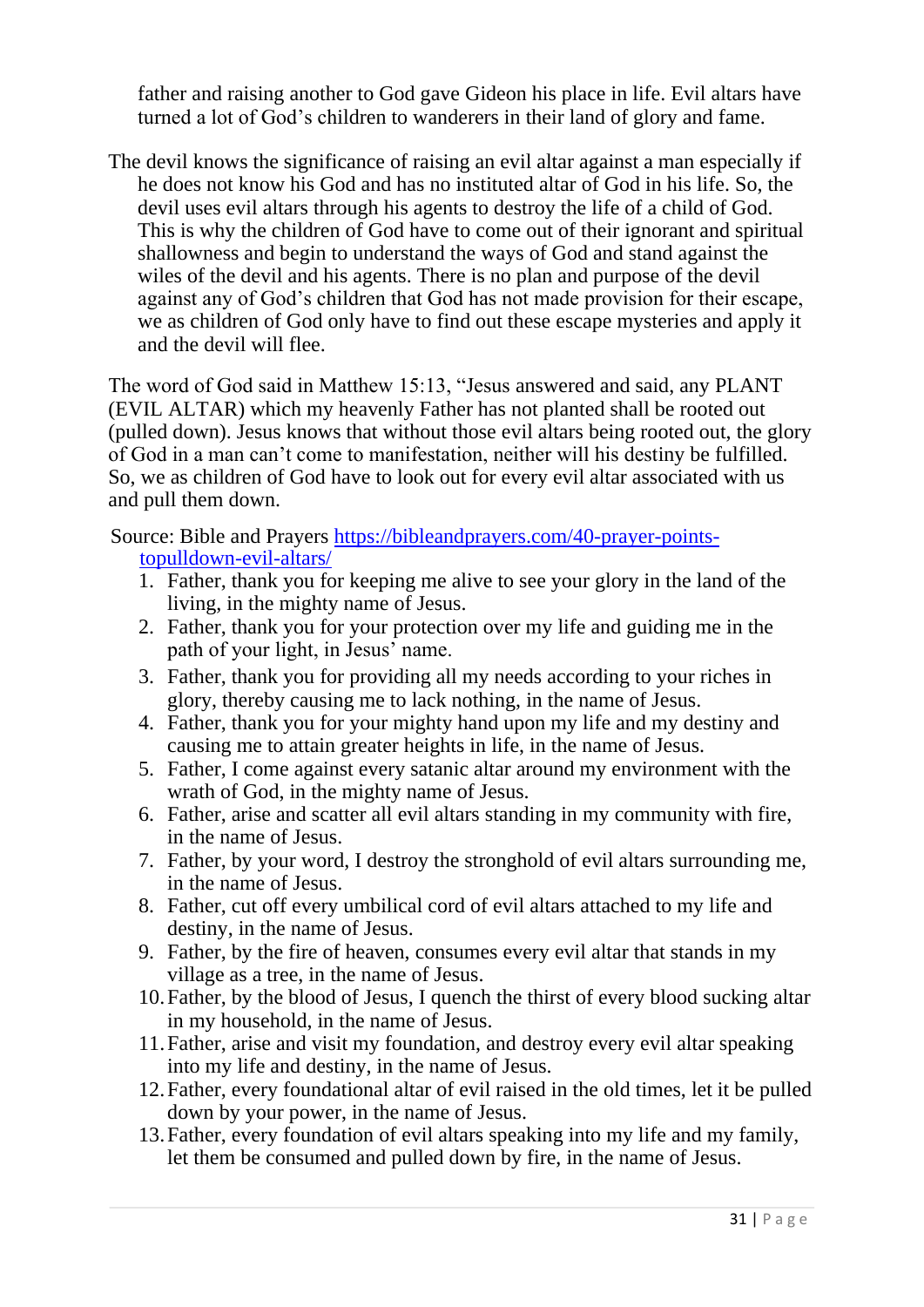- 14.Father, by the power in your name, I pull down every foundational evil altar calling me to service, in the name of Jesus.
- 15.Father, let your consuming fire consume every ancestral evil altar instituted in my family and let it be pulled down, in the name of Jesus.
- 16.Father, pull down every evil tree in the middle of my family compound standing as an evil altar, in the name of Jesus.
- 17.Father, by your mighty power, pull down every evil groove that is used as an evil altar in my village, in the name of Jesus.
- 18.Father, arise and tear down every evil altar raised by my forefathers, so we can worship it, in the name of Jesus.
- 19.Father, let every evil shrine posing as an altar, where the devil gathers people to worship him, catch fire and be pulled down right now, in the name of Jesus.
- 20.Father, cause your mighty hand to pull down every evil altar of marital delay set upon the children of my family, in the name of Jesus.
- 21.Father, let every evil altar of poverty and lack of setup in exchange for other evils in my family be destroyed and pulled down, in the mighty name of Jesus.
- 22.Father, every word of attack from evil altars having expression in my life and destiny is now pulled down by the mighty hand of God, in the name of Jesus.
- 23.Father, every evil altar of stagnation raised to stagnate my life and destiny is pulled down by the word of God, in the name of Jesus.
- 24.Father, let your wrath come upon every living soul who is raising evil altars against my life and destiny, in the mighty name of Jesus.
- 25.Father, arise by your mighty power and destroy and pull down every family and household altars resisting your blessings upon my life and destiny, in the name of Jesus.
- 26.Father, arise and fight my battles of evil altars of marital stagnation in my life, in the name of Jesus.
- 27.Father, fight my battles with all those using the evil altar to fight me and declare me victorious by your mighty power, in the name of Jesus.
- 28.Father, pull down any man or woman using evil altars to fight my destiny, in the name of Jesus.
- 29.Father, by the blood, let every standard raised to suck my blood get drunk with the blood of Jesus and die, in the name of Jesus.
- 30.Father, let every enemy of my life and destiny using evil altars to fight me be pulled down and destroyed, in the mighty name of Jesus.
- 31.Father, every platform raised by the wicked ones to exchange my glory for mediocrity be pulled down by heavenly thunder and scatter, in the name of Jesus.
- 32.Father, let every power of evil altar raised to speak limitation into my life and destiny be pulled down and destroyed, in the mighty name of Jesus.
- 33.Father, by your mighty hand, pull down every shrine raised by household enemies to stand against the prosperity and success of my household, in the name of Jesus.
- 34.Father, let every cohort of the devil using the evil altar to fight my success in life and destiny be scattered, in the mighty name of Jesus.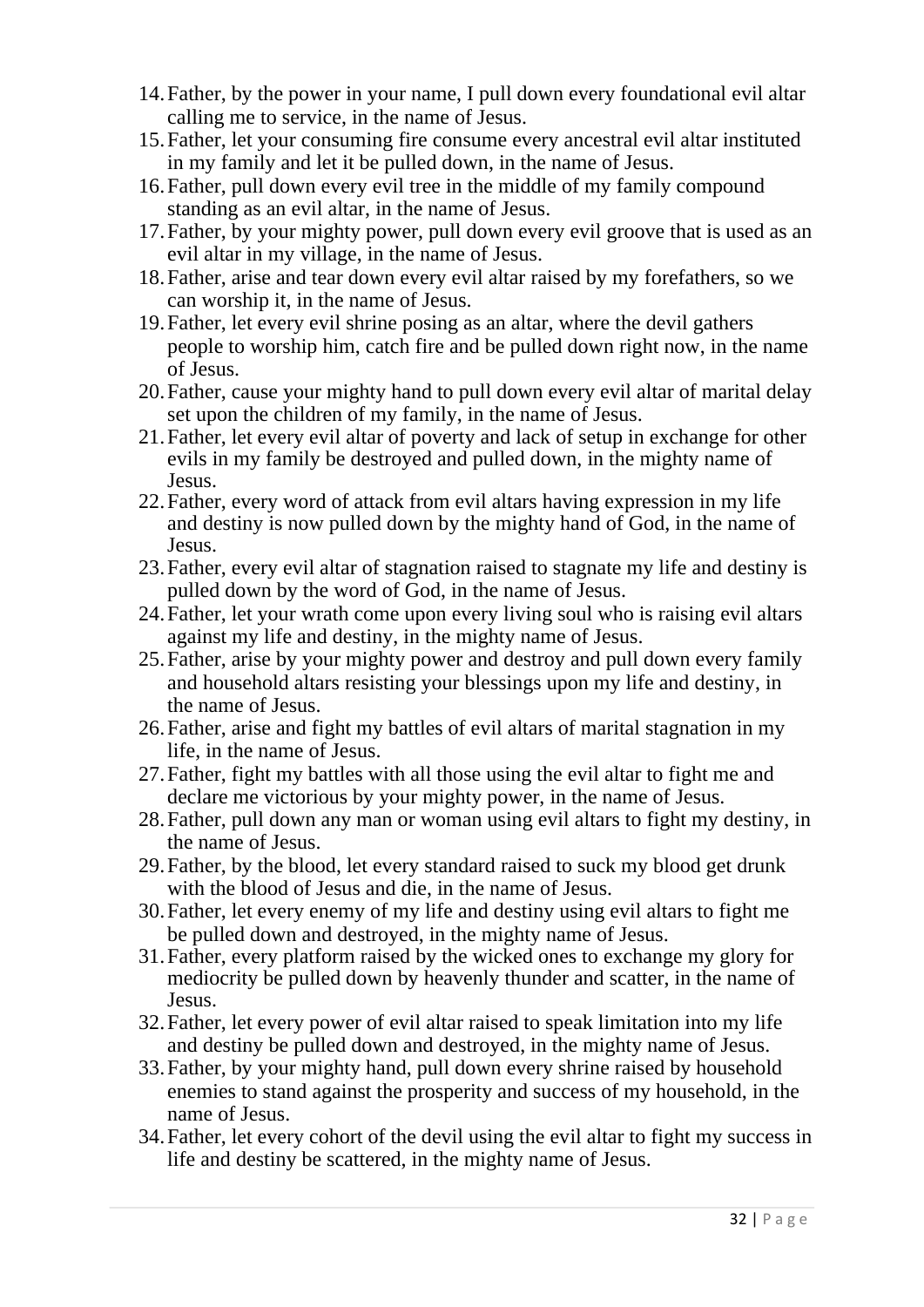- 35.Father, let every evil altar raised by the strongman of my family to stop my moving forward in life and destiny be pulled down by fire, in the name of Jesus.
- 36.Father, I decree and declare that, because I am of the lineage of Jesus Christ, I can't be held captive by evil altars, in the mighty name of Jesus.
- 37.Father, by the authority in your word, I decree that every activity of evil altars in my life is over now, in the name of Jesus.
- 38.Father, I stand upon the sure foundation raised by Christ and I decree and declare that I cannot be open to the attack and defeat of evil altars, in the name of Jesus.
- 39.Father, I stand upon the authority and power given to me by Christ Jesus, and I decree and declare that all evil altars speaking in my life and destiny be silenced forever right now, in the name of Jesus.
- 40.Father, I thank you for you who answers prayers and gives victory has done it for me by pulling down all evil altars against my life and destiny and also setting me free, in the name of Jesus.

# **DAY 14 of Fasting & Prayer – Saturday 15 January 2022**

# THEME: THANKSGIVING

- Prayers of thanksgiving are a necessity for every believer. Offering prayer points of thanksgiving to God is one of the core things that Christians must continually do on a daily basis.
- Interestingly, the Psalmist tells us to bless the Lord and not just that but not to forget his benefits to us as His people. (Psalm 103:2 Bless the LORD, O my soul, and forget not all his benefits).
- Again, in Psalm 100: 4, the Bible enjoins us to "Enter into his gates with thanksgiving, and into his courts with praise: be thankful unto him, and bless his name."
- Also, Jonah (chapter 2:9) remembered the good deeds of the Lord upon His life and decided to offer prayers of thanksgiving and praises to God.
- He said, "But I will sacrifice unto thee with the voice of thanksgiving; I will pay

that that I have vowed. Salvation is of the Lord." What Is a Prayer OF

Thanksgiving To God?

- A prayer of thanksgiving is also called a pryer to glorify God for what He has done! Thanksgiving prayer points are meant to appreciate God for His goodness.
- We can also offer thanksgiving prayers for families and friends for what God has done.

Thanksgiving Prayer Points: Why We Glorify God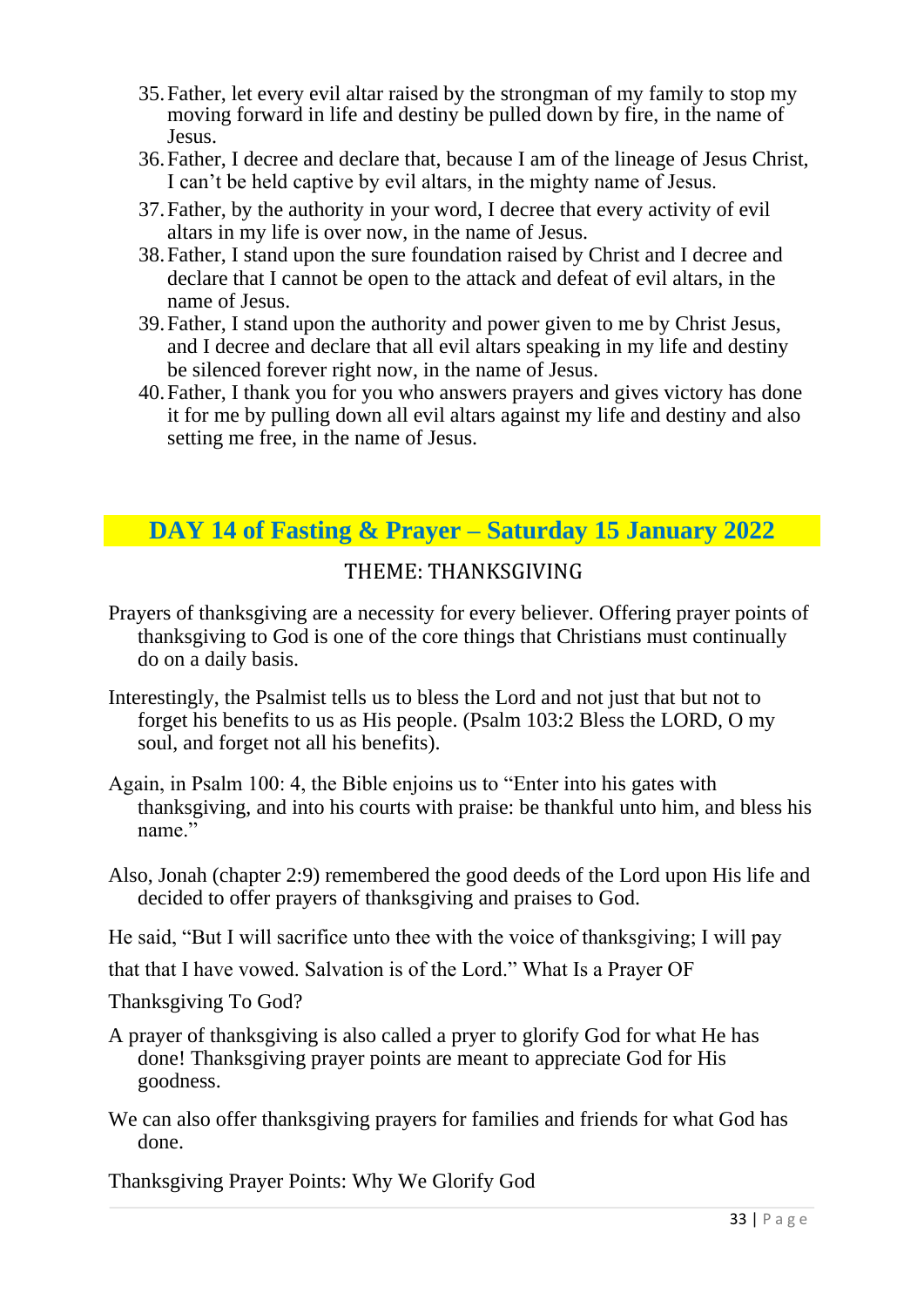- As we saw from the above verses of the Bible, every Christian is expected to offer thanks to God.
- In the physical realm, people thank others when they have done something good for them.
- As a matter of fact, we may get offended when someone we help does not thank us in appreciation for our efforts.
- Sometimes, we might feel bad that things are not going our way; how we wanted them to be but we cannot underestimate how much God has done for us.
- However, we thank God for He is the one that granted us life; we have His breath in us! That's one indisputable fact!
- That alone is more than enough to thank Him; offer some thanksgiving prayer points.
- How To Offer Thanksgiving; Prayer Points
- There are so many ways to give thanks to God for all He's done; prayers of thanksgiving to God:

Some of them are listed as follows:

- 1. By saying "Thank you Lord" from our hearts and not from our mouths.
- 2. Intentionally looking for reasons to give thanks to God and appreciating Him for specific things one after the other.
- 3. Not murmuring but showing contentment for what we have and believing Him for the remaining.
- 4. By trusting and obeying Him.
- 5. Living exemplary lives in word and deed.
- 6. Calling Him sweet names in prayer.
- 7. By showing love to others; giving out of the little we have is a way to thank Him for blessing us with something to share with others.
- 8. Also, we can thank Him by sharing testimonies of His goodness.
- 9. Singing and dancing.

Now, let's see when we should offer prayers of thanksgiving to God:

- 1. Always!
- 2. In good times and bad times, too.

Power of Thanksgiving Prayers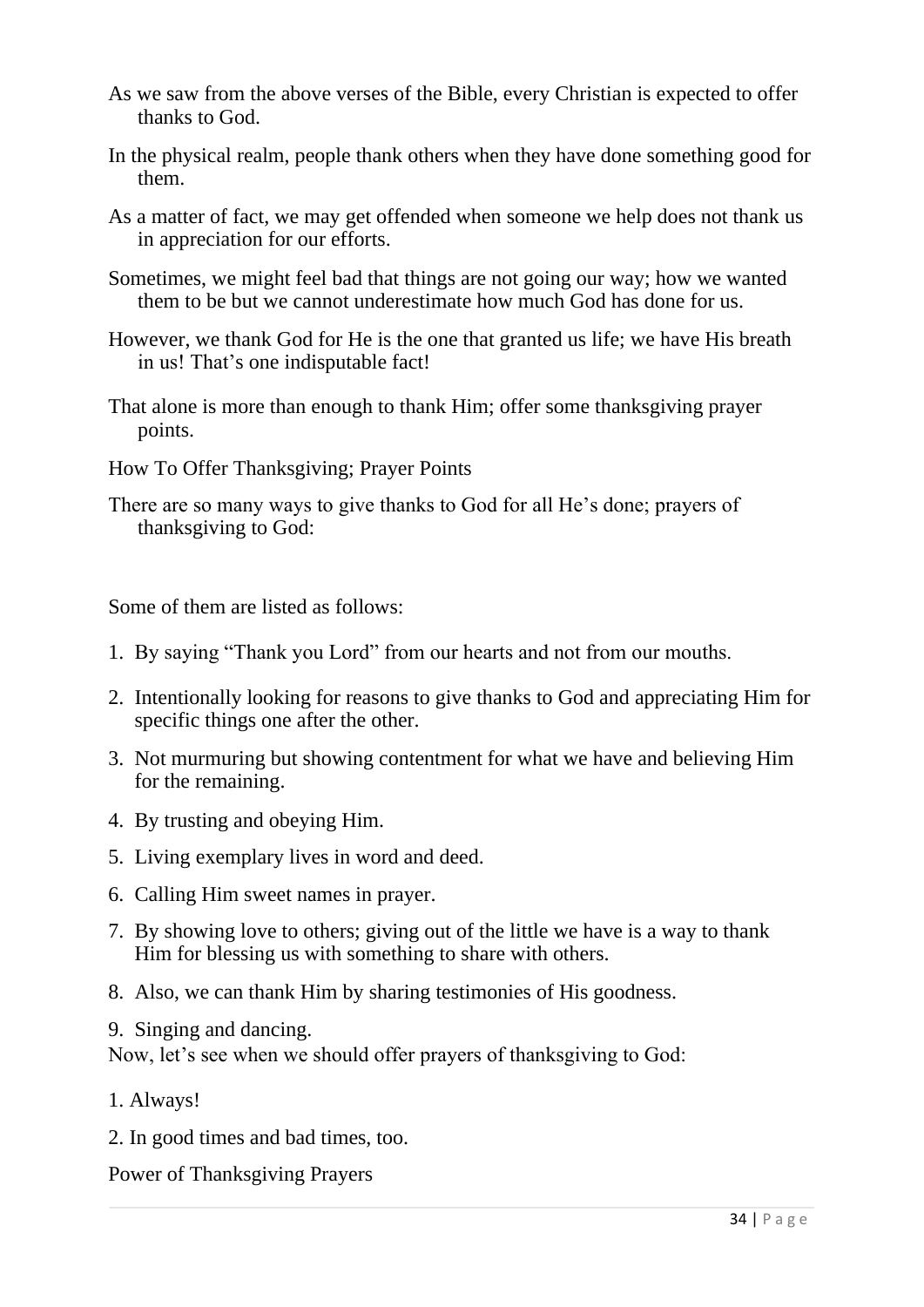- What can God do when we offer Him a prayer of thanksgiving and supplication? Why bother offering prayers of thanksgiving to the Almighty? Below is the power of thanksgiving prayer and praise:
- 1. Thanksgiving moves God to do more.
- 2. It leads to an increase (John  $6:1 14$ ).
- 3. Brings wholeness (Luke  $17:11 19$ ).

Prayer of Thanksgiving and Supplication to God That Work

Below, is a compilation of 26 short and powerful thanksgiving prayer points that work:

- 1. I thank You, Lord, for grace; grace to emerge and manifest your glory as true son/daughter of Christ in Jesus name!
- 2. Father, I thank you for your grace and we also thank you in anticipation that you have will do my life.
- 3. Thank You, LORD, for the testimony in my life. Thank You for visiting me; my testimony shall be next in Jesus precious name.
- 4. My God, Thank You, Lord, for giving me victory!
- 5. Lord, I thank You for surrounding me with testimonies on every side. Thanks for my victory in Christ Jesus.
- 6. Thank you, Father God, for your blessings upon my family. You are marvelous in your dealings with us.
- 7. Thank you, LORD, for your prevailing power now at work in me
- 8. My Father in Heaven, the Extraordinary Strategist like no other, I worship You. Your excellence and wisdom to ensure the salvation of Your chosen ones are awesome, more so is Your Love that compels You to go all the way for me.
- 9. I thank You for the grace to remain rooted and grounded in You, to desire to dwell daily in the mirror of Your Word!
- 10. Thank YOU for the open doors granted to me and my family! For breakthrough, I thank You!
- 11. I glorify Your name because Your blessings in my life have come to stay.
- 12. Thank You for healing the sick and restoring my fortunes in Jesus precious name
- 13. Thank You, LORD, for releasing your power upon me to become an agent of positive change.
- 14. Father, thank you, Lord, for what you are doing in me and through me. Thank you, Lord, for the love and unity that binds my household. Thank you, Lord Jesus.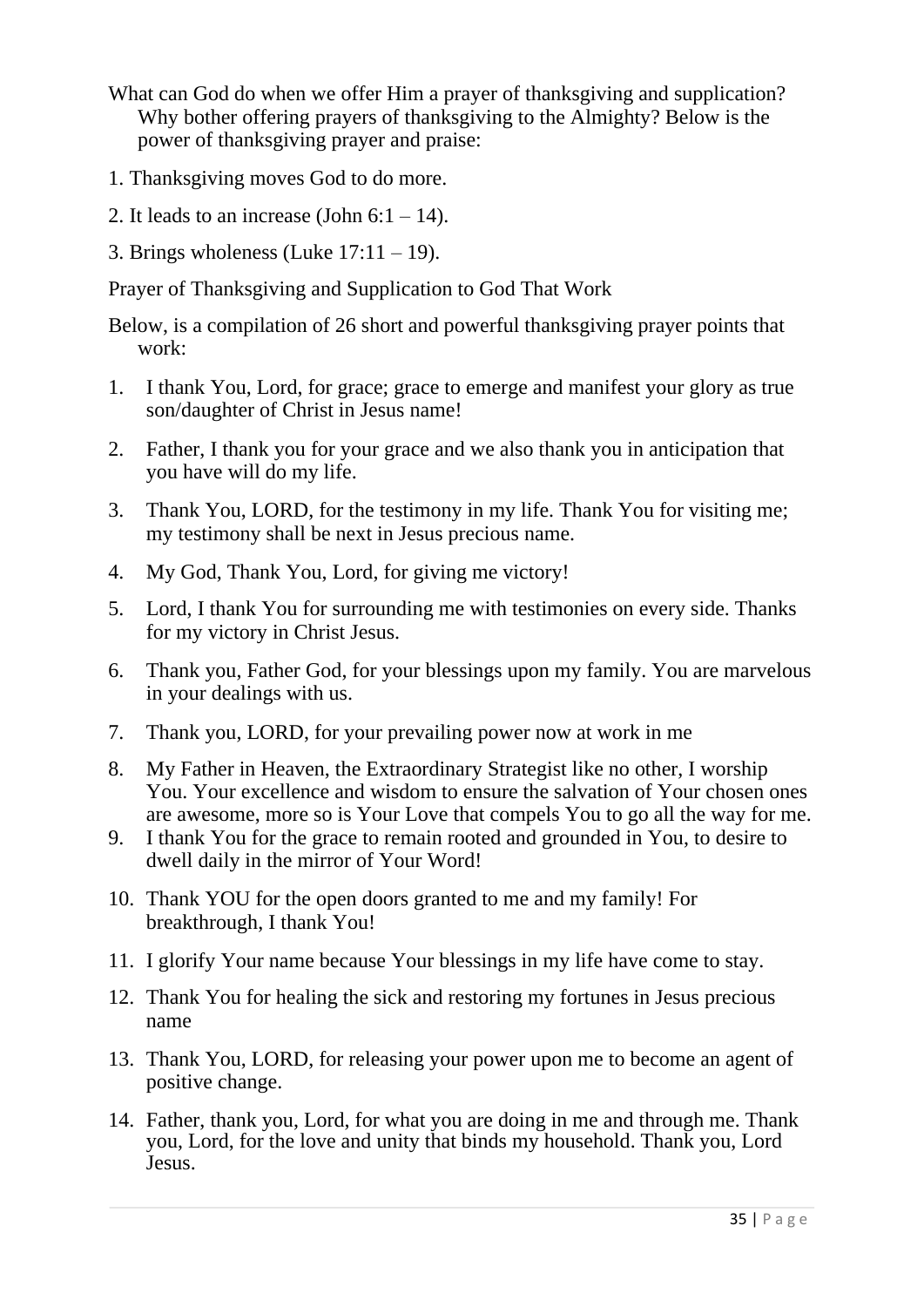- 15. Father, I thank you for your goodness and loving-kindness towards me and my family. For the strength, thank. For peace and joy, I thank you.
- 16. For answered prayers, I thank you. Thank you, Father, in Jesus' name!
- 17. Thank You for I am nothing without You. You are my maker!
- 18. Thanks for Your breath in my lungs and for preserving me. I am only alive by Your mercy!
- 19. Lord, I bow in thanks for saving me by the blood of Your son Jesus. For forgiving me my sins, I thank you.
- 20. Father, thank You for victory over sin and satan; for you have shown me mercy.

21. Thank You, my healer; the one who strengthens me in the day of adversity. I magnify You for being a friend when there's none.

- 22. For the peace within the storm that You give me, my words won't be enough to praise you.
- 23. Thank You for wisdom in times of confusion; for being my Comforter in sorrow.
- 24. Only You have made a way for me where there is no way. Baba, I lift my voice in praise of Your name!
- 25. I will give thanks to the Lord that turned my mourning into dancing; my hope when all else fails.
- 26. I will forever praise You Jehovah Nissi, my defender, and shield! *Bible*

### *Verses About Thanksgiving*

In addition to the prayer of thanksgiving examples, there are some Bible verses about thanksgiving. You might want to call them bible verses about thanksgiving and gratitude and you won't be wrong either as seen below: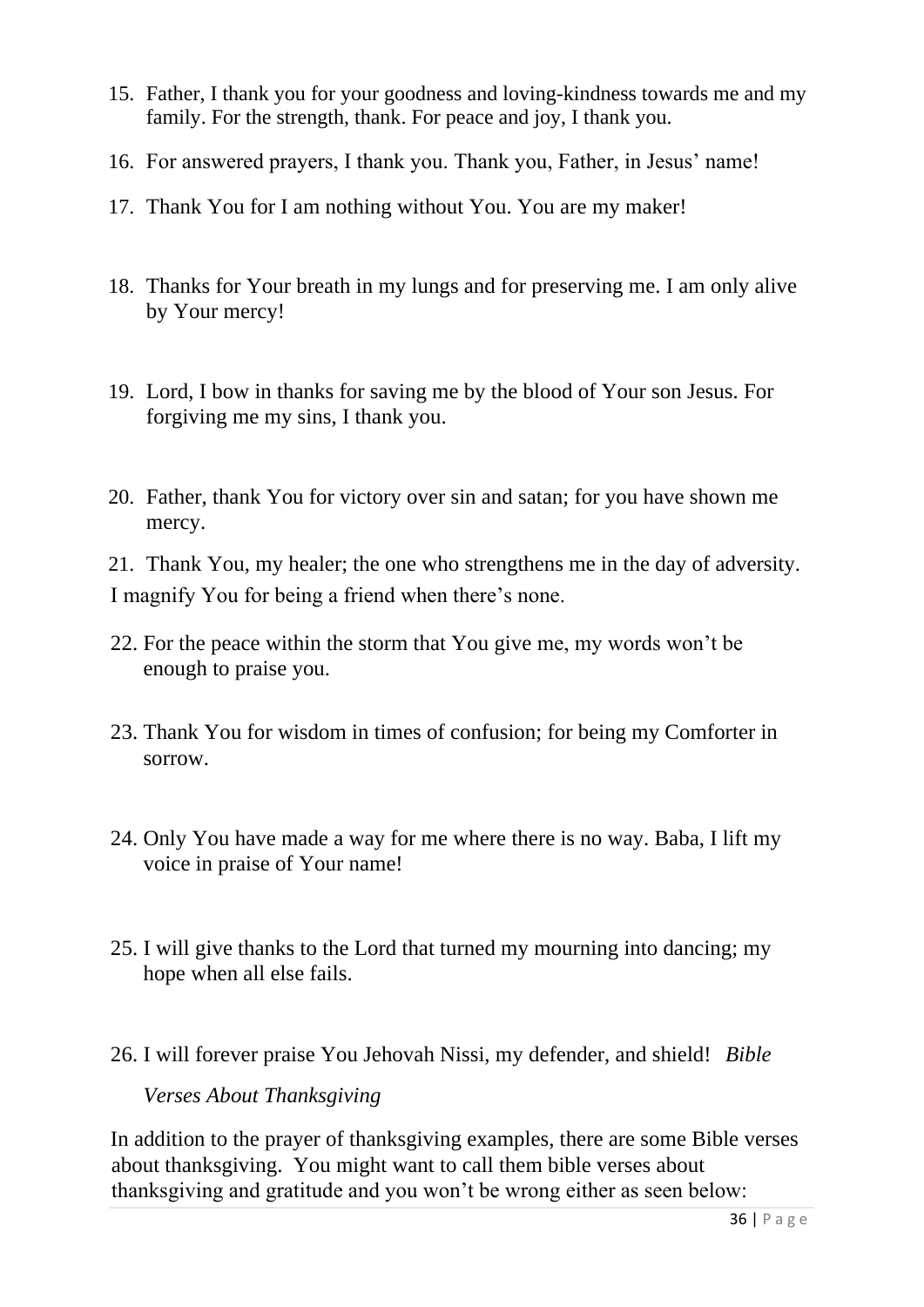Psalm 100 (KJV): A Psalm of Praise, Thanksgiving

- 1. Make a joyful noise unto the Lord, all ye lands.
- 2 Serve the Lord with gladness: come before his presence with singing.
- 3 Know ye that the Lord he is God: it is he that hath made us, and not we ourselves; we are his people and the sheep of his pasture.
- 4 Enter into his gates with thanksgiving, and into his courts with praise: be thankful unto him, and bless his name.
- 5 For the Lord is good; his mercy is everlasting, and his truth endureth to all generations.
- 1 Timothy 4:4-5:

For everything God created is good, and nothing is to be rejected if it is received with thanksgiving, because it is consecrated by the word of God and prayer.

1 Chronicles 16:34:

"Give thanks to the LORD, for he is good; his mercy endures forever Psalm

107:8-9:

"Let them give thanks to the LORD for his unfailing love and his wonderful deeds for mankind, for he satisfies the thirsty and fills the hungry with good things."

Psalm 103:2:

Bless the LORD, O my soul, and forget not all his benefits.

Phil  $4.6$ 

Do not be anxious about anything, but in every situation, by prayer and petition, with thanksgiving, present your requests to God.

Ps 34:1:

I will extol the LORD at all times; his praise will always be on my lips. I will extol the Lord at all times;

His praise will always be on my lips.